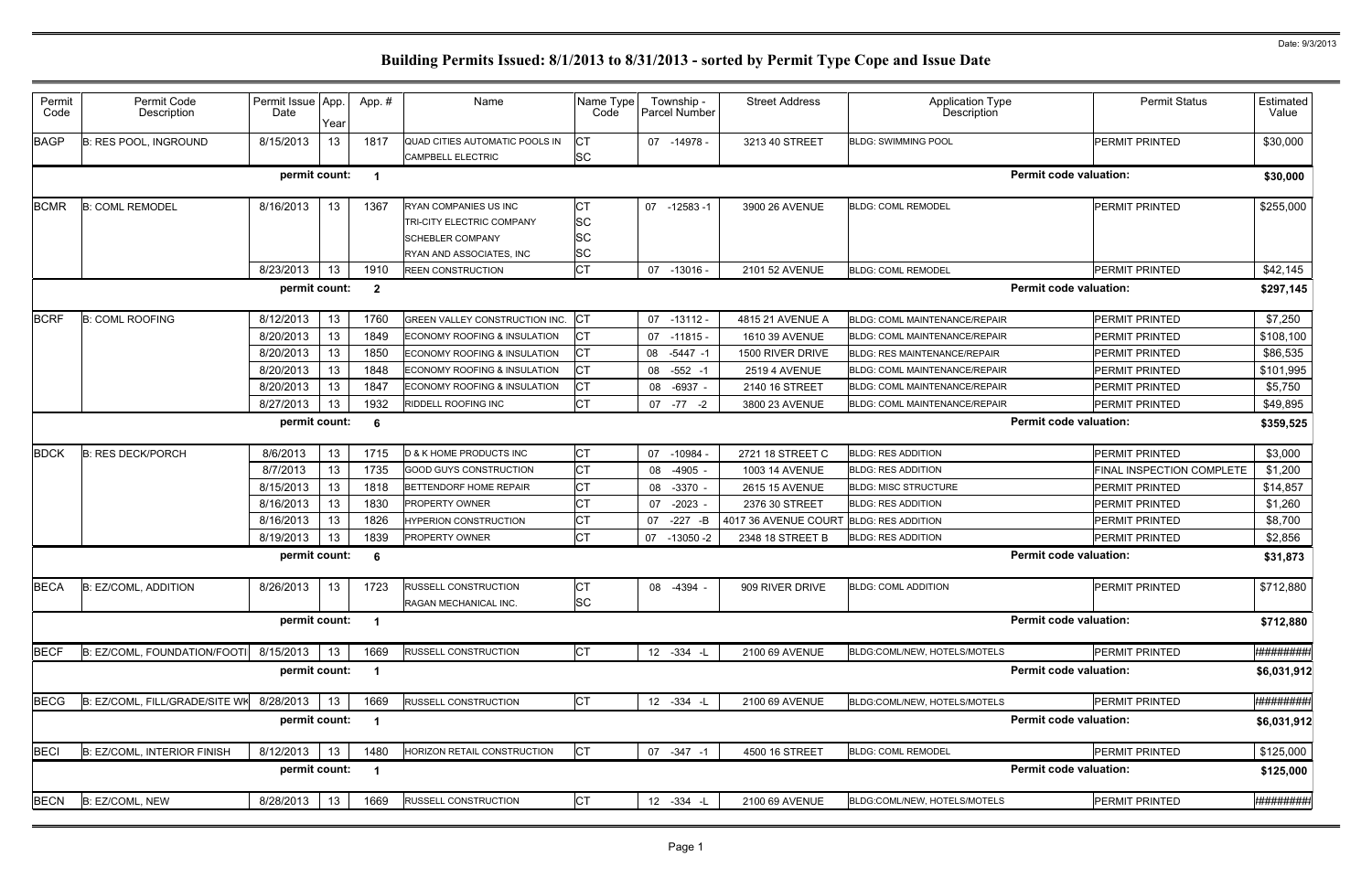| Permit<br>Code | Permit Code<br>Description          | Permit Issue App.<br>Date | Year | App.# | Name                             | Name Type<br>Code | Township -<br>Parcel Number | <b>Street Address</b> | <b>Application Type</b><br>Description | <b>Permit Status</b>          | Estimated<br>Value |
|----------------|-------------------------------------|---------------------------|------|-------|----------------------------------|-------------------|-----------------------------|-----------------------|----------------------------------------|-------------------------------|--------------------|
|                |                                     | permit count:             |      |       |                                  |                   |                             |                       |                                        | <b>Permit code valuation:</b> | \$6,031,912        |
| <b>BECR</b>    | B: EZ/COML, REMODEL                 | 8/22/2013                 | 13   | 1892  | SURE FRAME CONSTRUCTION INC      | СT                | 08 -5799 -                  | <b>1122 5 AVENUE</b>  | <b>BLDG: COML REMODEL</b>              | <b>PERMIT PRINTED</b>         | \$24,500           |
|                |                                     | permit count:             |      |       |                                  |                   |                             |                       |                                        | <b>Permit code valuation:</b> | \$24,500           |
| <b>BFC</b>     | <b>B: COML FILL/GRADE/SITE WORK</b> | 8/21/2013                 | 10   | 1459  | <b>PROPERTY OWNER</b>            | СT                | 07 -362 -3                  | 3300 49 AVENUE        | <b>ENG: DRAINAGE PERMIT</b>            | PERMIT PRINTED                | \$0                |
|                |                                     | permit count:             |      |       |                                  |                   |                             |                       |                                        | <b>Permit code valuation:</b> | \$0                |
| <b>BGAR</b>    | <b>B: RES GARAGE/CARPORT</b>        | 8/1/2013                  | 13   | 1666  | TAYLOR GARAGES INC               | СT                | 07 - 709                    | 5313 11 AVENUE A      | <b>BLDG: GARAGES/CARPORTS</b>          | <b>PERMIT PRINTED</b>         | \$18,000           |
|                |                                     | 8/12/2013                 | 13   | 1746  | <b>PROPERTY OWNER</b>            | <b>CT</b>         | 07 -1020 -                  | 1861 31 STREET        | <b>BLDG: GARAGES/CARPORTS</b>          | <b>PERMIT PRINTED</b>         | \$10,080           |
|                |                                     | 8/14/2013                 | 13   | 1806  | <b>PROPERTY OWNER</b>            | СT                | 08 -6990 -3                 | <b>2747 11 AVENUE</b> | <b>BLDG: GARAGES/CARPORTS</b>          | PERMIT PRINTED                | \$9,240            |
|                |                                     | 8/28/2013                 | 13   | 1951  | <b>TAYLOR GARAGES INC</b>        | СT                | -3975 -<br>08               | 2711 15 STREET        | <b>BLDG: GARAGES/CARPORTS</b>          | <b>PERMIT PRINTED</b>         | \$15,000           |
|                |                                     | 8/28/2013                 | 13   | 1950  | <b>COACH HOUSE GARAGES</b>       | <b>CT</b>         | $-6302 -$<br>08             | 916 25 STREET         | <b>BLDG: GARAGES/CARPORTS</b>          | <b>PERMIT PRINTED</b>         | \$16,733           |
|                |                                     | permit count:             |      | -5    |                                  |                   |                             |                       |                                        | <b>Permit code valuation:</b> | \$69,053           |
| <b>BIGP</b>    | B: RES POOL, ABOVEGROUND            | 8/22/2013                 | 13   | 1889  | JETT'S CONSTRUCTION              | <b>CT</b>         | 07 -8208                    | 5406 28 AVENUE        | <b>BLDG: SWIMMING POOL</b>             | <b>PERMIT PRINTED</b>         | \$4,000            |
|                |                                     | permit count:             |      |       |                                  |                   |                             |                       |                                        | <b>Permit code valuation:</b> | \$4,000            |
| <b>BMAR</b>    | <b>B: RES MAINTENANCE/REPAIR</b>    | 8/5/2013                  | 13   | 1704  | <b>PROPERTY OWNER</b>            | СT                | 08<br>-6925 -               | 1803 23 AVENUE        | <b>BLDG: RES MAINTENANCE/REPAIR</b>    | <b>PERMIT PRINTED</b>         | \$500              |
|                |                                     | 8/6/2013                  | 13   | 1711  | <b>PROPERTY OWNER</b>            | СT                | $-108$ -D<br>07             | 1622 29 STREET DRIVE  | <b>BLDG: RES MAINTENANCE/REPAIR</b>    | <b>PERMIT PRINTED</b>         | \$2,000            |
|                |                                     | 8/6/2013                  | 13   | 1717  | HANELL COMPANY, DANIEL L         | СT                | $-12848$<br>07              | 3220 40 STREET        | <b>BLDG: RES MAINTENANCE/REPAIR</b>    | <b>PERMIT PRINTED</b>         | \$8,000            |
|                |                                     | 8/6/2013                  | 13   | 1719  | HANELL COMPANY, DANIEL L         | <b>CT</b>         | $-568 - 1$<br>07            | 1730 36 STREET        | <b>BLDG: RES MAINTENANCE/REPAIR</b>    | <b>PERMIT PRINTED</b>         | \$1,895            |
|                |                                     | 8/8/2013                  | 13   | 1737  | ZELNIO CONSTRUCTION, JOHN        | СT                | 07 -13382                   | 4 WILDERNESS COURT    | <b>BLDG: RES MAINTENANCE/REPAIR</b>    | <b>PERMIT PRINTED</b>         | \$5,000            |
|                |                                     | 8/12/2013                 | 13   | 1762  | <b>SUNROOMS BY DESIGN</b>        | СT                | 08<br>-3554                 | 1010 25 AVENUE        | <b>BLDG: RES MAINTENANCE/REPAIR</b>    | <b>PERMIT PRINTED</b>         | \$15,000           |
|                |                                     | 8/13/2013                 | 13   | 1769  | <b>PROPERTY OWNER</b>            | СT                | 07 -13050 -2                | 2348 18 STREET B      | <b>BLDG: RES MAINTENANCE/REPAIR</b>    | <b>PERMIT PRINTED</b>         | \$15,300           |
|                |                                     | 8/14/2013                 | 13   | 1809  | PROPERTY OWNER                   | <b>CT</b>         | 08<br>-3419 -               | 727 12 STREET         | <b>BLDG: RES MAINTENANCE/REPAIR</b>    | <b>PERMIT PRINTED</b>         | \$500              |
|                |                                     | 8/20/2013                 | 13   | 1853  | WILSON CONSTRUCTION, LLC (BEN)   | СT                | 08<br>-6678                 | 2944 11 AVENUE C      | <b>BLDG: RES MAINTENANCE/REPAIR</b>    | <b>PERMIT PRINTED</b>         | \$20,000           |
|                |                                     | 8/22/2013                 | 13   | 1893  | LANDEROS AND SONS CONSTRUCTIONCT |                   | 07 -5876 -                  | 1144 48 STREET        | BLDG: RES MAINTENANCE/REPAIR           | PERMIT PRINTED                | \$10,050           |
|                |                                     | 8/22/2013                 | 13   | 1894  | <b>PROPERTY OWNER</b>            | СT                | 08 -3297 -                  | 1927 24 STREET        | <b>BLDG: RES MAINTENANCE/REPAIR</b>    | <b>PERMIT PRINTED</b>         | \$500              |
|                |                                     | 8/26/2013                 | 13   | 1925  | EXCEPTIONAL EXTERIORS & MORE     | СT                | 07 -1293 -                  | 2322 33 STREET        | <b>BLDG: RES MAINTENANCE/REPAIR</b>    | PERMIT PRINTED                | \$6,035            |
|                |                                     | 8/26/2013                 | -13  | 1921  | MIDWEST RECONSTRUCTION CO        | СT                | 08 -3206 -                  | 314 17 AVENUE         | BLDG: RES MAINTENANCE/REPAIR           | PERMIT PRINTED                | \$12,350           |
|                |                                     | permit count:             |      | 13    |                                  |                   |                             |                       |                                        | <b>Permit code valuation:</b> | \$97,130           |
| <b>BRI</b>     | <b>B: RES INVESTIGATION</b>         | 8/9/2013                  | 13   | 1741  | <b>PROPERTY OWNER</b>            | СT                | 08 -6801 -2                 | 1116 18 AVENUE        | <b>INVESTIGATION</b>                   | <b>PERMIT PRINTED</b>         | \$0                |
|                |                                     | 8/9/2013                  | 13   | 1743  | PROPERTY OWNER                   | СT                | 08 -7925 -                  | 1910 14 STREET        | <b>INVESTIGATION</b>                   | <b>PERMIT PRINTED</b>         | \$0                |
|                |                                     | 8/15/2013                 | 13   | 1816  | <b>PROPERTY OWNER</b>            | СT                | 07 -5246 -                  | 1510 33 STREET        | <b>INVESTIGATION</b>                   | PERMIT PRINTED                | \$0                |
|                |                                     | 8/19/2013                 | 13   | 1846  | <b>PROPERTY OWNER</b>            | СT                | 08 -7838 -                  | 1832 14 STREET        | <b>INVESTIGATION</b>                   | <b>PERMIT PRINTED</b>         | \$0                |
|                |                                     | 8/30/2013                 | 13   | 1961  | <b>PROPERTY OWNER</b>            | СT                | 08<br>-5765 -               | <b>1311 7 AVENUE</b>  | <b>INVESTIGATION</b>                   | PERMIT PRINTED                | \$0                |
|                |                                     | permit count:             |      | - 5   |                                  |                   |                             |                       |                                        | <b>Permit code valuation:</b> | \$0                |
| <b>BRML</b>    | <b>B: RES REMODEL</b>               | 8/8/2013                  | 13   | 1738  | WOOD HOME RENOVATIONS            | СT                | 07 -11840 -                 | 3011 36 STREET        | <b>BLDG: RES REMODEL</b>               | FINAL INSPECTION COMPLETE     | \$6,000            |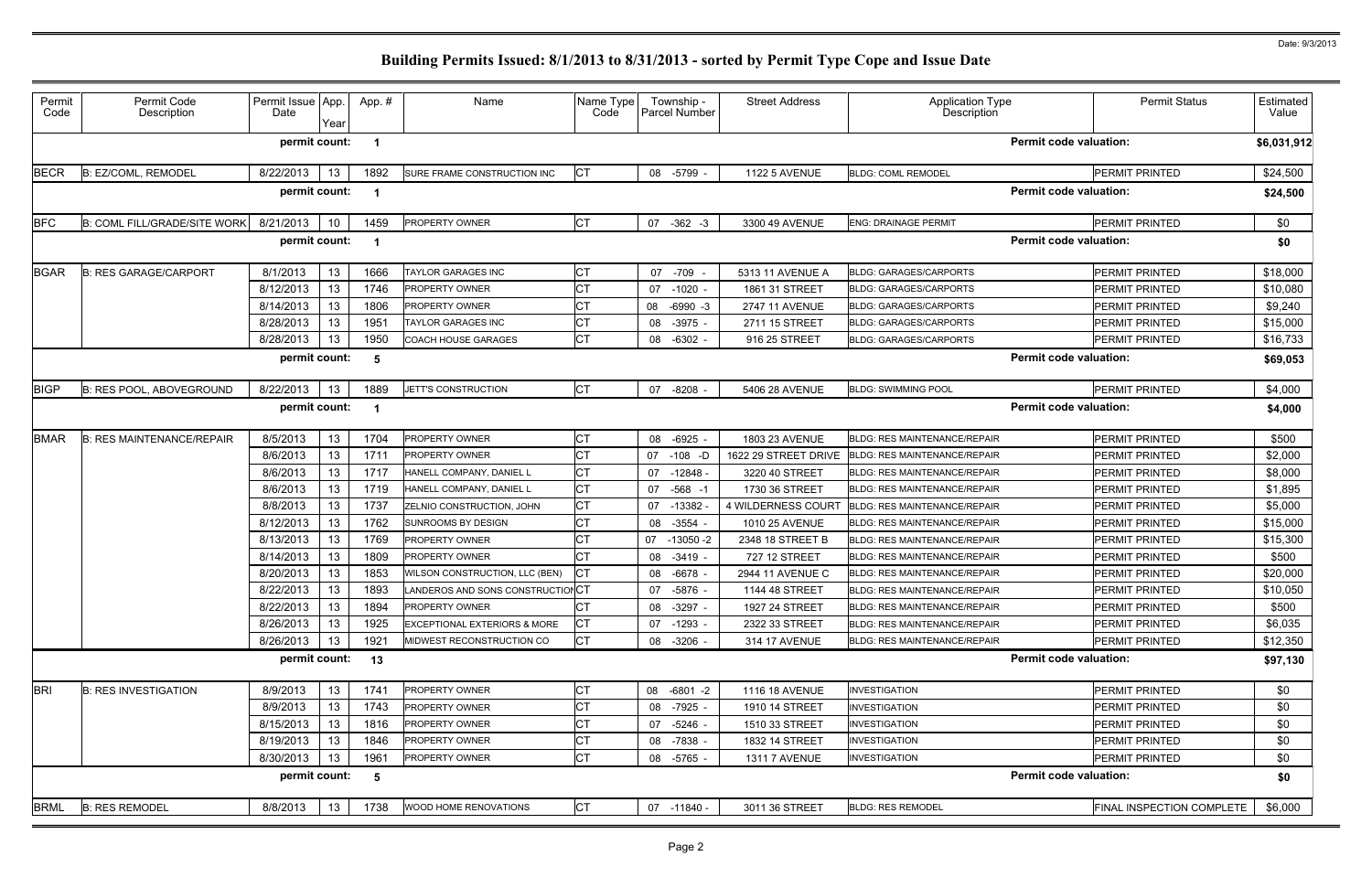| Permit<br>Code | Permit Code<br>Description | Permit Issue App.<br>Date | Year | App.#                   | Name                                    | Name Type<br>Code | Township -<br><b>Parcel Number</b> | <b>Street Address</b> | Application Type<br>Description                   | <b>Permit Status</b>             | Estimated<br>Value |
|----------------|----------------------------|---------------------------|------|-------------------------|-----------------------------------------|-------------------|------------------------------------|-----------------------|---------------------------------------------------|----------------------------------|--------------------|
| <b>BRML</b>    | <b>B: RES REMODEL</b>      | 8/8/2013                  | 13   | 1738                    | PIPECO INC<br><b>EWERT PLUMBING</b>     | SС<br>SC          | 07 -11840 -                        | 3011 36 STREET        | <b>BLDG: RES REMODEL</b>                          | FINAL INSPECTION COMPLETE        | \$6,000            |
|                |                            | 8/12/2013                 | 13   | 1751                    | PROPERTY OWNER                          | <b>CT</b>         | 08 -1086 -                         | 2109 5 STREET         | <b>BLDG: RES REMODEL</b>                          | <b>PERMIT PRINTED</b>            | \$24,110           |
|                |                            | 8/15/2013                 | 13   | 1815                    | PROPERTY OWNER                          | СT                | 07 -178 -2                         | 2900 26 AVENUE        | <b>BLDG: RES REMODEL</b>                          | <b>PERMIT PRINTED</b>            | \$3,200            |
|                |                            |                           |      |                         | PROPERTY OWNER                          | SC                |                                    |                       |                                                   |                                  |                    |
|                |                            | 8/26/2013                 | 13   | 1917                    | LARSEN KLAUER BUILDERS LTD              | <b>CT</b>         | 07 -13356                          | 13 WILDWOOD DRIVE     | <b>BLDG: RES REMODEL</b>                          | <b>PERMIT PRINTED</b>            | \$5,500            |
|                |                            | permit count:             |      | $\overline{\mathbf{4}}$ |                                         |                   |                                    |                       | <b>Permit code valuation:</b>                     |                                  | \$38,810           |
| <b>BRRF</b>    | <b>B: RES ROOFING</b>      | 8/1/2013                  | 13   | 1663                    | ANDEROS AND SONS CONSTRUCTIONCT         |                   | 07 -10793 -                        | 4721 47 STREET        | <b>BLDG: RES MAINTENANCE/REPAIR</b>               | FINAL INSPECTION COMPLETE        | \$6,200            |
|                |                            | 8/1/2013                  | 13   | 1665                    | HAAN ROOFING & CONSTRUCTION             | СT                | -14667<br>07                       |                       | 3673 70 STREET COURT BLDG: RES MAINTENANCE/REPAIR | <b>FINAL INSPECTION COMPLETE</b> | \$12,000           |
|                |                            | 8/1/2013                  | 13   | 1670                    | PROPERTY OWNER                          | СT                | $-8237 -$<br>07                    | 1908 45 STREET        | <b>BLDG: RES MAINTENANCE/REPAIR</b>               | <b>PERMIT PRINTED</b>            | \$1,260            |
|                |                            | 8/1/2013                  | 13   | 1664                    | SOCO ROOFING INC                        | СT                | $-8516$<br>07                      |                       | 1810 40 STREET COURT BLDG: RES MAINTENANCE/REPAIR | FINAL INSPECTION COMPLETE        | \$6,000            |
|                |                            | 8/2/2013                  | 13   | 1672                    | 33 CARPENTERS CONSTRUCTION INC CT       |                   | 07 -14257                          | 5402 20 AVENUE COURT  | <b>BLDG: RES MAINTENANCE/REPAIR</b>               | <b>PERMIT PRINTED</b>            | \$11,600           |
|                |                            | 8/2/2013                  | 13   | 1681                    | PROPERTY OWNER                          | СT                | 07<br>-1450                        | 2433 32 STREET        | <b>BLDG: RES MAINTENANCE/REPAIR</b>               | <b>PERMIT PRINTED</b>            | \$2,380            |
|                |                            | 8/2/2013                  | 13   | 1677                    | <b>WATSON BUILDING &amp; REMODELING</b> | СT                | 07 -7621                           | 2317 23 STREET A      | <b>BLDG: RES MAINTENANCE/REPAIR</b>               | <b>PERMIT PRINTED</b>            | \$4,230            |
|                |                            | 8/2/2013                  | 13   | 1680                    | PETERSON CONSTRUCTION, JODY             | СT                | 08 -2173 -                         | 421 41 STREET         | <b>BLDG: RES MAINTENANCE/REPAIR</b>               | <b>PERMIT PRINTED</b>            | \$6,540            |
|                |                            | 8/2/2013                  | 13   | 1679                    | DURHAM CONSTRUCTION                     | СT                | -4781<br>08                        | 1208 13 STREET        | <b>BLDG: RES MAINTENANCE/REPAIR</b>               | <b>PERMIT PRINTED</b>            | \$5,155            |
|                |                            | 8/2/2013                  | 13   | 1678                    | DURHAM CONSTRUCTION                     | СT                | 08 -5057                           | 1005 25 AVENUE COURT  | <b>BLDG: RES MAINTENANCE/REPAIR</b>               | <b>PERMIT PRINTED</b>            | \$1,557            |
|                |                            | 8/2/2013                  | 13   | 1676                    | PROPERTY OWNER                          | СT                | 08 -6461 -58                       | 1402 30 AVENUE        | <b>BLDG: RES MAINTENANCE/REPAIR</b>               | <b>PERMIT PRINTED</b>            | \$1,810            |
|                |                            | 8/5/2013                  | 13   | 1708                    | PROPERTY OWNER                          | СT                | -6551<br>08                        | 2404 18 AVENUE A      | <b>BLDG: RES MAINTENANCE/REPAIR</b>               | <b>PERMIT PRINTED</b>            | \$480              |
|                |                            | 8/6/2013                  | 13   | 1710                    | R.A. CONSTRUCTION                       | СT                | 07 -1458 -                         | 3201 25 AVENUE        | <b>BLDG: RES MAINTENANCE/REPAIR</b>               | <b>PERMIT PRINTED</b>            | \$5,400            |
|                |                            | 8/6/2013                  | 13   | 1712                    | SCHWARZ CONSTRUCTION, MICHAEL           | СT                | -4977 -<br>07                      | 3809 26 STREET        | <b>BLDG: RES MAINTENANCE/REPAIR</b>               | <b>PERMIT PRINTED</b>            | \$4,800            |
|                |                            | 8/6/2013                  | 13   | 1718                    | HANELL COMPANY, DANIEL L                | СT                | $-6308 -$<br>07                    | 2308 48 STREET        | <b>BLDG: RES MAINTENANCE/REPAIR</b>               | <b>PERMIT PRINTED</b>            | \$5,405            |
|                |                            | 8/7/2013                  | 13   | 1730                    | JANSEN AND WHITE HOME                   | СT                | -1532 -<br>07                      | 2509 33 STREET        | <b>BLDG: RES MAINTENANCE/REPAIR</b>               | <b>PERMIT PRINTED</b>            | \$4,607            |
|                |                            | 8/7/2013                  | 13   | 1734                    | LOMMELL MICHAEL                         | СT                | 07 -2347 -                         | 3011 24 AVENUE        | <b>BLDG: RES MAINTENANCE/REPAIR</b>               | <b>PERMIT PRINTED</b>            | \$8,000            |
|                |                            | 8/7/2013                  | 13   | 1722                    | MOELLER CONSTRUCTION                    | СT                | $-6324 -$<br>07                    | 2412 48 STREET        | <b>BLDG: RES MAINTENANCE/REPAIR</b>               | <b>PERMIT PRINTED</b>            | \$3,500            |
|                |                            | 8/7/2013                  | 13   | 1731                    | <b>JANSEN AND WHITE HOME</b>            | СT                | 07 -916 -7                         | 1929 43 STREET        | <b>BLDG: RES MAINTENANCE/REPAIR</b>               | <b>PERMIT PRINTED</b>            | \$3,600            |
|                |                            | 8/7/2013                  | 13   | 1725                    | SOCO ROOFING INC                        | <b>CT</b>         | 08 -1380 -                         | 1626 18 STREET B      | BLDG: RES MAINTENANCE/REPAIR                      | PERMIT PRINTED                   | \$7,000            |
|                |                            | 8/7/2013                  | 13   | 1733                    | <b>BEST ROOFING, THE</b>                | СT                | 08 -2140 -                         | 436 38 STREET         | <b>BLDG: RES MAINTENANCE/REPAIR</b>               | <b>PERMIT PRINTED</b>            | \$12,185           |
|                |                            | 8/7/2013                  | 13   | 1732                    | JANSEN AND WHITE HOME                   | СT                | 08 -4327 -                         | 2435 16 AVENUE        | <b>BLDG: RES MAINTENANCE/REPAIR</b>               | <b>PERMIT PRINTED</b>            | \$10,135           |
|                |                            | 8/7/2013                  | -13  | 1724                    | <b>RIVER CITIES ROOFING &amp; MORE</b>  | <b>CT</b>         | 08<br>-4612 -                      | 427 43 STREET         | <b>BLDG: RES MAINTENANCE/REPAIR</b>               | FINAL INSPECTION COMPLETE        | \$5,250            |
|                |                            | 8/8/2013                  | 13   | 1736                    | MIDWEST COMPLETE CONSTRUCTION CT        |                   | 07 -5799 -                         | 4506 22 AVENUE        | <b>BLDG: RES MAINTENANCE/REPAIR</b>               | <b>PERMIT PRINTED</b>            | \$6,200            |
|                |                            | 8/8/2013                  | 13   | 1739                    | <b>VERN'S HOME IMPROVEMENT</b>          | CT.               | 08 -4003 -                         | 402 44 STREET         | <b>BLDG: RES MAINTENANCE/REPAIR</b>               | <b>IPERMIT PRINTED</b>           | \$7,600            |
|                |                            | 8/12/2013                 | 13   | 1752                    | ACKERLAND CONSTRUCTION, JOSHUACT        |                   | 07 -10768 -                        | 3427 45 STREET        | <b>BLDG: RES MAINTENANCE/REPAIR</b>               | <b>PERMIT PRINTED</b>            | \$6,500            |
|                |                            | 8/12/2013                 | -13  | 1748                    | <b>BATES ROOFING</b>                    | СT                | 07 -13382                          | 4 WILDERNESS COURT    | <b>BLDG: RES MAINTENANCE/REPAIR</b>               | <b>PERMIT PRINTED</b>            | \$8,220            |
|                |                            | 8/12/2013                 | 13   | 1756                    | <b>VERN'S HOME IMPROVEMENT</b>          | <b>CT</b>         | 07 -1972 -                         | 2377 29 STREET        | <b>BLDG: RES MAINTENANCE/REPAIR</b>               | <b>PERMIT PRINTED</b>            | \$1,751            |
|                |                            | 8/12/2013                 | -13  | 1755                    | <b>B &amp; W HOME IMPROVEMENT CO</b>    | СT                | 07 -8602 -                         | 1717 41 STREET        | <b>BLDG: RES MAINTENANCE/REPAIR</b>               | <b>PERMIT PRINTED</b>            | \$11,000           |
|                |                            | 8/12/2013                 | 13   | 1761                    | <b>BILL'S HOME IMPROVEMENT</b>          | CT                | 08 -1457 -                         | 1027 18 AVENUE A      | <b>BLDG: RES MAINTENANCE/REPAIR</b>               | <b>PERMIT PRINTED</b>            | \$3,455            |
|                |                            | 8/12/2013                 | 13   | 1750                    | <b>BATES ROOFING</b>                    | <b>CT</b>         | 08 -1477 -B                        | 3033 14 STREET        | <b>BLDG: RES MAINTENANCE/REPAIR</b>               | <b>PERMIT PRINTED</b>            | \$6,875            |
|                |                            | 8/12/2013                 | 13   | 1757                    | <b>VERN'S HOME IMPROVEMENT</b>          | СT                | 08 -3364 -                         | 2626 14 AVENUE        | <b>BLDG: RES MAINTENANCE/REPAIR</b>               | <b>PERMIT PRINTED</b>            | \$8,500            |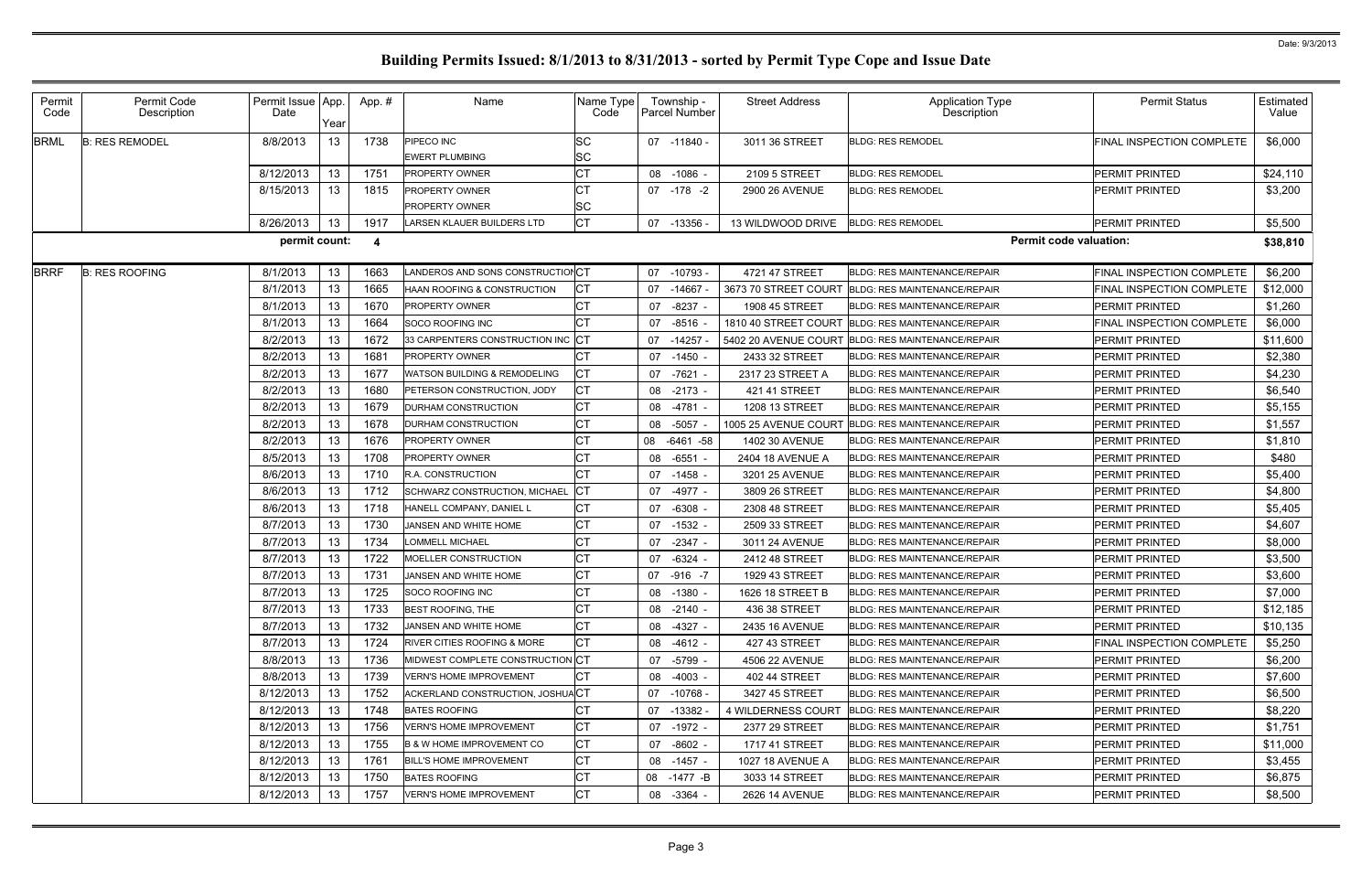| Permit<br>Code | Permit Code<br>Description | Permit Issue App.<br>Date | Year | App. # | Name                                         | Name Type<br>Code | Township -<br><b>Parcel Number</b> | <b>Street Address</b>    | <b>Application Type</b><br>Description            | <b>Permit Status</b>             | Estimated<br>Value |
|----------------|----------------------------|---------------------------|------|--------|----------------------------------------------|-------------------|------------------------------------|--------------------------|---------------------------------------------------|----------------------------------|--------------------|
| <b>BRRF</b>    | <b>B: RES ROOFING</b>      | 8/12/2013                 | 13   | 1758   | <b>VERN'S HOME IMPROVEMENT</b>               | <b>CT</b>         | 08 -8415 -33                       | 2315 14 AVENUE           | <b>BLDG: RES MAINTENANCE/REPAIR</b>               | <b>PERMIT PRINTED</b>            | \$5,200            |
|                |                            | 8/13/2013                 | 13   | 1765   | <b>CREW ROOFING</b>                          | СT                | $-10709$<br>07                     | 1802 47 STREET COURT     | <b>BLDG: RES MAINTENANCE/REPAIR</b>               | <b>FINAL INSPECTION COMPLETE</b> | \$5,500            |
|                |                            | 8/13/2013                 | 13   | 1769   | PROPERTY OWNER                               | СT                | $-13050 - 2$<br>07                 | 2348 18 STREET B         | <b>BLDG: RES MAINTENANCE/REPAIR</b>               | <b>PERMIT PRINTED</b>            | \$15,300           |
|                |                            | 8/13/2013                 | 13   | 1768   | <b>RIVER CITIES ROOFING &amp; MORE</b>       | <b>CT</b>         | 07 -1446 -                         | 2449 32 STREET           | <b>BLDG: RES MAINTENANCE/REPAIR</b>               | <b>PERMIT PRINTED</b>            | \$4,000            |
|                |                            | 8/13/2013                 | 13   | 1781   | <b>R.A. CONSTRUCTION</b>                     | СT                | -5876 -<br>07                      | 1144 48 STREET           | <b>BLDG: RES MAINTENANCE/REPAIR</b>               | <b>PERMIT PRINTED</b>            | \$3,900            |
|                |                            | 8/13/2013                 | 13   | 1764   | MOELLER CONSTRUCTION                         | СT                | -684<br>07                         | 3610 22 AVENUE           | <b>BLDG: RES MAINTENANCE/REPAIR</b>               | <b>PERMIT PRINTED</b>            | \$5,986            |
|                |                            | 8/13/2013                 | 13   | 1783   | PROPERTY OWNER                               | СT                | $-3981$<br>08                      | 514 18 AVENUE            | <b>BLDG: RES MAINTENANCE/REPAIR</b>               | <b>PERMIT PRINTED</b>            | \$2,400            |
|                |                            | 8/13/2013                 | 13   | 1778   | WILSON CONSTRUCTION, LLC (BEN)               | СT                | $-6452$ -<br>08                    | 735 18 AVENUE            | <b>BLDG: RES MAINTENANCE/REPAIR</b>               | <b>PERMIT PRINTED</b>            | \$4,500            |
|                |                            | 8/13/2013                 | 13   | 1785   | PROPERTY OWNER                               | СT                | -7824 -<br>08                      | 1815 15 STREET           | <b>BLDG: RES MAINTENANCE/REPAIR</b>               | <b>PERMIT PRINTED</b>            | \$3,920            |
|                |                            | 8/13/2013                 | 13   | 1774   | PETERSON CONSTRUCTION, JODY                  | СT                | 08 -8415 -19                       | 2312 15 AVENUE           | <b>BLDG: RES MAINTENANCE/REPAIR</b>               | <b>PERMIT PRINTED</b>            | \$4,680            |
|                |                            | 8/13/2013                 | 13   | 1782   | R.A. CONSTRUCTION                            | СT                | -46                                | <b>117 CARROT STREET</b> | <b>BLDG: RES MAINTENANCE/REPAIR</b>               | <b>PERMIT PRINTED</b>            | \$3,900            |
|                |                            | 8/14/2013                 | 13   | 1798   | 33 CARPENTERS CONSTRUCTION INC               | <b>CT</b>         | $-12746$<br>07                     | 1707 55 STREET PLACE     | <b>BLDG: RES MAINTENANCE/REPAIR</b>               | <b>PERMIT PRINTED</b>            | \$7,000            |
|                |                            | 8/14/2013                 | 13   | 1802   | 33 CARPENTERS CONSTRUCTION INC CT            |                   | 07 -14774                          | 3421 72 STREET COURT     | <b>BLDG: RES MAINTENANCE/REPAIR</b>               | <b>PERMIT PRINTED</b>            | \$9,500            |
|                |                            | 8/14/2013                 | 13   | 1800   | 33 CARPENTERS CONSTRUCTION INC               | CТ                | -14817 -<br>07                     | 3502 72 STREET           | <b>BLDG: RES MAINTENANCE/REPAIR</b>               | <b>PERMIT PRINTED</b>            | \$9,500            |
|                |                            | 8/14/2013                 | 13   | 1796   | 33 CARPENTERS CONSTRUCTION INC CT            |                   | 07 -14818 -                        | 3506 72 STREET           | <b>BLDG: RES MAINTENANCE/REPAIR</b>               | <b>PERMIT PRINTED</b>            | \$9,500            |
|                |                            | 8/14/2013                 | 13   | 1799   | 33 CARPENTERS CONSTRUCTION INC               | <b>CT</b>         | 07 -14821                          | 3518 72 STREET           | <b>BLDG: RES MAINTENANCE/REPAIR</b>               | <b>PERMIT PRINTED</b>            | \$9,500            |
|                |                            | 8/14/2013                 | 13   | 1797   | 33 CARPENTERS CONSTRUCTION INC               | IСT               | $-14822$<br>07                     | 3522 72 STREET           | <b>BLDG: RES MAINTENANCE/REPAIR</b>               | <b>PERMIT PRINTED</b>            | \$9,500            |
|                |                            | 8/14/2013                 | 13   | 1804   | <b>B &amp; N ROOFING &amp; HOME IMPRVMNT</b> | СT                | 07<br>-5768                        | 2605 19 STREET           | <b>BLDG: RES MAINTENANCE/REPAIR</b>               | <b>PERMIT PRINTED</b>            | \$10,000           |
|                |                            | 8/14/2013                 | 13   | 1803   | 33 CARPENTERS CONSTRUCTION INC CT            |                   | 08 -3404 -29                       | 2129 4 STREET            | <b>BLDG: RES MAINTENANCE/REPAIR</b>               | <b>PERMIT PRINTED</b>            | \$7,884            |
|                |                            | 8/14/2013                 | 13   | 1801   | 33 CARPENTERS CONSTRUCTION INC               | <b>CT</b>         | $-8148 -$<br>08                    | 2723 11 AVENUE C         | <b>BLDG: RES MAINTENANCE/REPAIR</b>               | <b>PERMIT PRINTED</b>            | \$5,000            |
|                |                            | 8/15/2013                 | 13   | 1819   | PROPERTY OWNER                               |                   | -865<br>08                         | 160 4 AVENUE             | <b>BLDG: RES MAINTENANCE/REPAIR</b>               | <b>PERMIT PRINTED</b>            | \$3,000            |
|                |                            | 8/16/2013                 | 13   | 1822   | MIDWEST COMPLETE CONSTRUCTION CT             |                   | $-220 - 14$<br>08                  | 3225 6 STREET            | <b>BLDG: RES MAINTENANCE/REPAIR</b>               | <b>PERMIT PRINTED</b>            | \$4,200            |
|                |                            | 8/16/2013                 | 13   | 1823   | MIDWEST COMPLETE CONSTRUCTION CT             |                   | $-3121 -$<br>08                    | <b>1821 2 STREET</b>     | <b>BLDG: RES MAINTENANCE/REPAIR</b>               | <b>PERMIT PRINTED</b>            | \$1,800            |
|                |                            | 8/16/2013                 | 13   | 1828   | ACRI, INC.                                   | СT                | 08 -3404 -19                       | <b>412 22 AVENUE</b>     | <b>BLDG: RES MAINTENANCE/REPAIR</b>               | <b>PERMIT PRINTED</b>            | \$3,370            |
|                |                            | 8/19/2013                 | 13   | 1844   | PROPERTY OWNER                               | СT                | 07 -568 -1                         | 1730 36 STREET           | <b>BLDG: RES MAINTENANCE/REPAIR</b>               | <b>PERMIT PRINTED</b>            | \$4,500            |
|                |                            | 8/19/2013                 | 13   | 1843   | SEARS HOME IMPRV PRODUCTS INC                | СT                | 08 -1071 -                         | <b>428 19 AVENUE</b>     | <b>BLDG: RES MAINTENANCE/REPAIR</b>               | <b>PERMIT PRINTED</b>            | \$17,301           |
|                |                            |                           |      |        | <b>MI-TE HOME IMPROVEMENT</b>                | SC                |                                    |                          |                                                   |                                  |                    |
|                |                            | 8/19/2013                 | - 13 | 1834   | <b>CREW ROOFING</b>                          | IСT               | 08 -4642 -2                        | 716 48 STREET            | <b>BLDG: RES MAINTENANCE/REPAIR</b>               | FINAL INSPECTION COMPLETE        | \$7,000            |
|                |                            | 8/19/2013                 | 13   | 1840   | A+ ROOFING & SIDING CO. FORMER               | CT.               | 08 -6343 -                         | 1024 24 STREET           | <b>BLDG: RES MAINTENANCE/REPAIR</b>               | <b>PERMIT PRINTED</b>            | \$5,000            |
|                |                            | 8/20/2013                 | 13   | 1856   | <b>GREEN VALLEY CONSTRUCTION INC.</b>        | <b>ICT</b>        | 07 -1704 -                         | 1840 32 STREET           | <b>BLDG: RES MAINTENANCE/REPAIR</b>               | <b>PERMIT PRINTED</b>            | \$9,800            |
|                |                            | 8/20/2013                 | 13   | 1851   | WILSON CONSTRUCTION, LLC (BEN)               | СT                | 08 -1051                           | 524 RAILROAD AVENUE      | <b>BLDG: RES MAINTENANCE/REPAIR</b>               | <b>PERMIT PRINTED</b>            | \$4,500            |
|                |                            | 8/20/2013                 | -13  | 1853   | WILSON CONSTRUCTION, LLC (BEN)               | CT                | 08 -6678 -                         | 2944 11 AVENUE C         | <b>BLDG: RES MAINTENANCE/REPAIR</b>               | <b>PERMIT PRINTED</b>            | \$20,000           |
|                |                            | 8/20/2013                 | 13   | 1857   | MOELLER CONSTRUCTION                         | СT                | 08 -7494 -                         | 2104 13 STREET           | <b>BLDG: RES MAINTENANCE/REPAIR</b>               | <b>PERMIT PRINTED</b>            | \$4,360            |
|                |                            | 8/20/2013                 | 13   | 1855   | GREEN VALLEY CONSTRUCTION INC.               | CT                | 08 -8433 -                         | 1607 30 AVENUE           | <b>BLDG: RES MAINTENANCE/REPAIR</b>               | <b>PERMIT PRINTED</b>            | \$19,900           |
|                |                            | 8/21/2013                 | 13   | 1871   | FITZPATRICK'S HOME REMODELING                | СT                | 07 -10227 -                        | 4738 19 AVENUE           | <b>BLDG: RES MAINTENANCE/REPAIR</b>               | <b>PERMIT PRINTED</b>            | \$15,098           |
|                |                            | 8/21/2013                 | -13  | 1861   | <b>FITZPATRICK'S HOME REMODELING</b>         | СT                | 07 -13325 -                        | 902 34 AVENUE            | <b>BLDG: RES MAINTENANCE/REPAIR</b>               | <b>PERMIT PRINTED</b>            | \$3,166            |
|                |                            | 8/21/2013                 | 13   | 1870   | FITZPATRICK'S HOME REMODELING                | СT                | 07 -1435 -                         | 2432 31 STREET A         | <b>BLDG: RES MAINTENANCE/REPAIR</b>               | <b>PERMIT PRINTED</b>            | \$17,974           |
|                |                            | 8/21/2013                 | 13   | 1867   | FITZPATRICK'S HOME REMODELING                | СT                | 07 -1464 -                         | 2444 32 STREET           | <b>BLDG: RES MAINTENANCE/REPAIR</b>               | <b>PERMIT PRINTED</b>            | \$3,448            |
|                |                            | 8/21/2013                 | 13   | 1864   | FITZPATRICK'S HOME REMODELING                | СT                | 07 -2386 -G                        | 4020 32 AVENUE           | <b>BLDG: RES MAINTENANCE/REPAIR</b>               | <b>PERMIT PRINTED</b>            | \$5,550            |
|                |                            | 8/21/2013                 | 13   | 1877   | <b>BATES ROOFING</b>                         | CT                | 07 -35 -A                          |                          | 1200 52 STREET DRIVE BLDG: RES MAINTENANCE/REPAIR | PERMIT PRINTED                   | \$9,375            |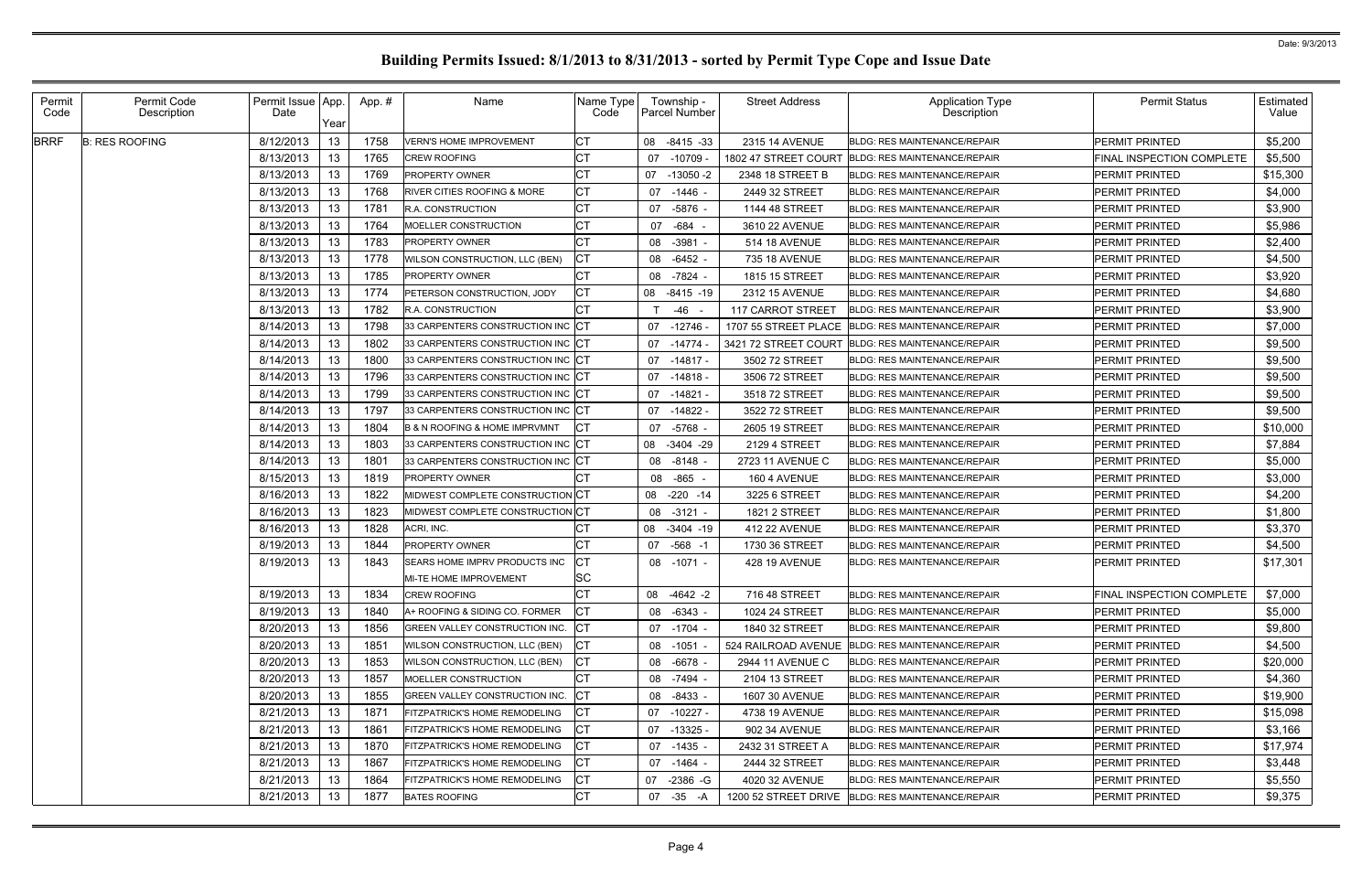| Permit<br>Code | Permit Code<br>Description | Permit Issue App.<br>Date |      | App.# | Name                                      | Name Type<br>Code | Township -<br><b>Parcel Number</b> | <b>Street Address</b> | <b>Application Type</b><br>Description | <b>Permit Status</b>      | Estimated<br>Value |
|----------------|----------------------------|---------------------------|------|-------|-------------------------------------------|-------------------|------------------------------------|-----------------------|----------------------------------------|---------------------------|--------------------|
|                |                            |                           | Year |       |                                           |                   |                                    |                       |                                        |                           |                    |
| <b>BRRF</b>    | <b>B: RES ROOFING</b>      | 8/21/2013                 | 13   | 1878  | <b>BATES ROOFING</b>                      | СT                | 07 -35<br>-A                       | 1210 52 STREET DRIVE  | <b>BLDG: RES MAINTENANCE/REPAIR</b>    | PERMIT PRINTED            | \$9,375            |
|                |                            | 8/21/2013                 | 13   | 1859  | FITZPATRICK'S HOME REMODELING             | CТ                | 07 -617 -2                         | 1917 36 STREET        | <b>BLDG: RES MAINTENANCE/REPAIR</b>    | PERMIT PRINTED            | \$6,500            |
|                |                            | 8/21/2013                 | 13   | 1881  | PRODUCTION SERVICES OF THE Q.C.           | СT                | 07 -7814 -                         | 3509 15 STREET A      | <b>BLDG: RES MAINTENANCE/REPAIR</b>    | PERMIT PRINTED            | \$10,000           |
|                |                            | 8/21/2013                 | 13   | 1868  | FITZPATRICK'S HOME REMODELING             | СT                | 08 -234                            | 2828 16 STREET        | <b>BLDG: RES MAINTENANCE/REPAIR</b>    | PERMIT PRINTED            | \$1,380            |
|                |                            | 8/21/2013                 | 13   | 1865  | FITZPATRICK'S HOME REMODELING             | СТ                | $-6699 - 14$<br>08                 | 1227 29 AVENUE COURT  | <b>BLDG: RES MAINTENANCE/REPAIR</b>    | PERMIT PRINTED            | \$5,050            |
|                |                            | 8/21/2013                 | 13   | 1863  | FITZPATRICK'S HOME REMODELING             | <b>CT</b>         | $-6699 - 16$<br>08                 | 1219 29 AVENUE COURT  | <b>BLDG: RES MAINTENANCE/REPAIR</b>    | PERMIT PRINTED            | \$4,255            |
|                |                            | 8/21/2013                 | 13   | 1872  | 3 B'S CONSTRUCTION & HOME IMPR            | СT                | -6699 -45<br>08                    | 522 29 AVENUE         | <b>BLDG: RES MAINTENANCE/REPAIR</b>    | PERMIT PRINTED            | \$3,600            |
|                |                            | 8/21/2013                 | 13   | 1882  | PRODUCTION SERVICES OF THE Q.C            | CT                | 08<br>$-9136$                      | 1230 26 AVENUE A      | <b>BLDG: RES MAINTENANCE/REPAIR</b>    | PERMIT PRINTED            | \$10,000           |
|                |                            | 8/22/2013                 | 13   | 1897  | POOLE'S RESTORATION                       | СΤ                | 07 -1306 -                         | 2323 33 STREET        | <b>BLDG: RES MAINTENANCE/REPAIR</b>    | PERMIT PRINTED            | \$2,500            |
|                |                            | 8/22/2013                 | 13   | 1890  | WIRTALA CONSTRUCTION INC, PAUL            | СT                | -724<br>08                         | 1185 25 STREET        | <b>BLDG: RES MAINTENANCE/REPAIR</b>    | PERMIT PRINTED            | \$7,000            |
|                |                            | 8/23/2013                 | 13   | 1914  | <b>PROPERTY OWNER</b>                     | СT                | $-6297 -$<br>07                    | 2325 48 STREET        | <b>BLDG: RES MAINTENANCE/REPAIR</b>    | PERMIT PRINTED            | \$1,650            |
|                |                            | 8/23/2013                 | 13   | 1911  | <b>PROPERTY OWNER</b>                     | СT                | $-220 - 5$<br>08                   | 625 32 AVENUE         | <b>BLDG: RES MAINTENANCE/REPAIR</b>    | <b>PERMIT PRINTED</b>     | \$3,900            |
|                |                            | 8/23/2013                 | 13   | 1912  | PROPERTY OWNER                            | СT                | 08<br>-812                         | 310 RAILROAD AVENUE   | <b>BLDG: RES MAINTENANCE/REPAIR</b>    | PERMIT PRINTED            | \$480              |
|                |                            | 8/26/2013                 | 13   | 1918  | PROPERTY OWNER                            | $C\mathsf{T}$     | $-10633$<br>07                     | 4724 48 STREET A      | <b>BLDG: RES MAINTENANCE/REPAIR</b>    | PERMIT PRINTED            | \$900              |
|                |                            | 8/26/2013                 | 13   | 1923  | <b>CREW ROOFING</b>                       | СT                | 07 -11543 -                        | 4729 20 AVENUE        | <b>BLDG: RES MAINTENANCE/REPAIR</b>    | FINAL INSPECTION COMPLETE | \$2,900            |
|                |                            | 8/26/2013                 | 13   | 1924  | <b><i>NERNER RESTORATION SVCS INC</i></b> | СT                | $-13361$<br>07                     | 9 TIMBERWOOD COURT    | <b>BLDG: RES MAINTENANCE/REPAIR</b>    | <b>PERMIT PRINTED</b>     | \$15,000           |
|                |                            | 8/26/2013                 | 13   | 1919  | PROPERTY OWNER                            | СT                | 07 -535 -12                        | 2958 12 AVENUE        | <b>BLDG: RES MAINTENANCE/REPAIR</b>    | PERMIT PRINTED            | \$1,680            |
|                |                            | 8/26/2013                 | 13   | 1926  | <b>PROPERTY OWNER</b>                     | СT                | $-908$<br>07                       | 4107 18 AVENUE        | <b>BLDG: RES MAINTENANCE/REPAIR</b>    | PERMIT PRINTED            | \$3,080            |
|                |                            | 8/26/2013                 | 13   | 1916  | TRI-STATE SIDING & WINDOWS INC            | СT                | 08 -2459 -                         | 1802 16 STREET        | <b>BLDG: RES MAINTENANCE/REPAIR</b>    | PERMIT PRINTED            | \$11,952           |
|                |                            | 8/26/2013                 | 13   | 1922  | PROPERTY OWNER                            | СT                | 08<br>$-6991$                      | 614 51 STREET         | <b>BLDG: RES MAINTENANCE/REPAIR</b>    | PERMIT PRINTED            | \$500              |
|                |                            | 8/27/2013                 | 13   | 1934  | WILSON CONSTRUCTION, LLC (BEN)            | СT                | 07 -1311 -                         | 2372 32 STREET        | <b>BLDG: RES MAINTENANCE/REPAIR</b>    | PERMIT PRINTED            | \$4,500            |
|                |                            | 8/27/2013                 | 13   | 1933  | <b>IRVINE CONSTRUCTION INC. JERAD</b>     | СT                | 08<br>$-3407 -$                    | 1113 12 STREET        | <b>BLDG: MISC STRUCTURE</b>            | PERMIT PRINTED            | \$1,200            |
|                |                            | 8/27/2013                 | 13   | 1939  | JOES HARDWOOD FLOORS                      | СT                | 08<br>$-4327 -$                    | 2435 16 AVENUE        | <b>BLDG: RES MAINTENANCE/REPAIR</b>    | PERMIT PRINTED            | \$550              |
|                |                            | 8/27/2013                 | 13   | 1928  | PROPERTY OWNER                            | СT                | $-6802 -$<br>08                    | 1811 12 STREET        | <b>BLDG: RES MAINTENANCE/REPAIR</b>    | PERMIT PRINTED            | \$2,160            |
|                |                            | 8/28/2013                 | 13   | 1944  | ACKERLAND CONSTRUCTION, JOSHUACT          |                   | 07<br>-10303 -                     | 3445 51 STREET        | <b>BLDG: RES MAINTENANCE/REPAIR</b>    | PERMIT PRINTED            | \$7,565            |
|                |                            | 8/28/2013                 | 13   | 1945  | ACKERLAND CONSTRUCTION, JOSHUACT          |                   | -1491<br>07                        | 2401 33 STREET        | <b>BLDG: RES MAINTENANCE/REPAIR</b>    | PERMIT PRINTED            | \$7,410            |
|                |                            | 8/28/2013                 | 13   | 1942  | ACKERLAND CONSTRUCTION, JOSHUACT          |                   | 08 -3124 -                         | <b>1837 2 STREET</b>  | <b>BLDG: RES MAINTENANCE/REPAIR</b>    | PERMIT PRINTED            | \$3,850            |
|                |                            | 8/28/2013                 | 13   | 1943  | ACKERLAND CONSTRUCTION, JOSHUACT          |                   | 08 -3124 -                         | 1839 2 STREET         | BLDG: RES MAINTENANCE/REPAIR           | <b>PERMIT PRINTED</b>     | \$3,850            |
|                |                            | 8/28/2013                 | 13   | 1949  | <b>BEST ROOFING, THE</b>                  |                   | 08 -7892 -                         | 2005 15 STREET A      | <b>BLDG: RES MAINTENANCE/REPAIR</b>    | PERMIT PRINTED            | \$6,200            |
|                |                            | 8/29/2013                 | 13   | 1958  | PROPERTY OWNER                            | <b>CT</b>         | 07 -1494 -                         | 2460 33 STREET        | <b>BLDG: RES MAINTENANCE/REPAIR</b>    | PERMIT PRINTED            | \$600              |
|                |                            | 8/29/2013                 | 13   | 1953  | 3 B'S CONSTRUCTION & HOME IMPR            | IСТ               | 08 -3704 -                         | 2828 8 AVENUE         | <b>BLDG: RES MAINTENANCE/REPAIR</b>    | PERMIT PRINTED            | \$2,900            |
|                |                            | permit count:             |      | 102   |                                           |                   |                                    |                       | <b>Permit code valuation:</b>          |                           | \$627,694          |
| <b>BRSA</b>    | <b>B: RES ADDITION</b>     | 8/2/2013                  | 13   | 1674  | <b>MULLANACK BUILDERS</b>                 | СT                | 07 -10649                          | 4714 50 STREET COURT  | <b>BLDG: RES ADDITION</b>              | PERMIT PRINTED            | \$2,200            |
|                |                            | 8/6/2013                  | 13   | 1716  | <b>D &amp; K HOME PRODUCTS INC</b>        | СT                | 08 -220 -18                        | 637 33 AVENUE         | <b>BLDG: RES ADDITION</b>              | <b>PERMIT PRINTED</b>     | \$2,140            |
|                |                            | 8/12/2013                 | 13   | 1745  | PROPERTY OWNER                            | СT                | 08 -7925 -                         | 1910 14 STREET        | <b>BLDG: RES ADDITION</b>              | PERMIT PRINTED            | \$3,235            |
|                |                            | 8/15/2013                 | 13   | 1811  | RYAN & ASSOCIATES INC                     | СT                | 07 -11825 -                        | 3608 32 AVENUE        | <b>BLDG: RES ADDITION</b>              | PERMIT PRINTED            | \$3,000            |
|                |                            | 8/21/2013                 | 13   | 1876  | REUTHER CONSTRUCTION                      | СT                | 07 -14520 -                        | 2111 43 STREET        | <b>BLDG: RES ADDITION</b>              | PERMIT PRINTED            | \$10,000           |
|                |                            | permit count:             |      | -5    |                                           |                   |                                    |                       | <b>Permit code valuation:</b>          |                           | \$20,575           |
|                |                            |                           |      |       |                                           |                   |                                    |                       |                                        |                           |                    |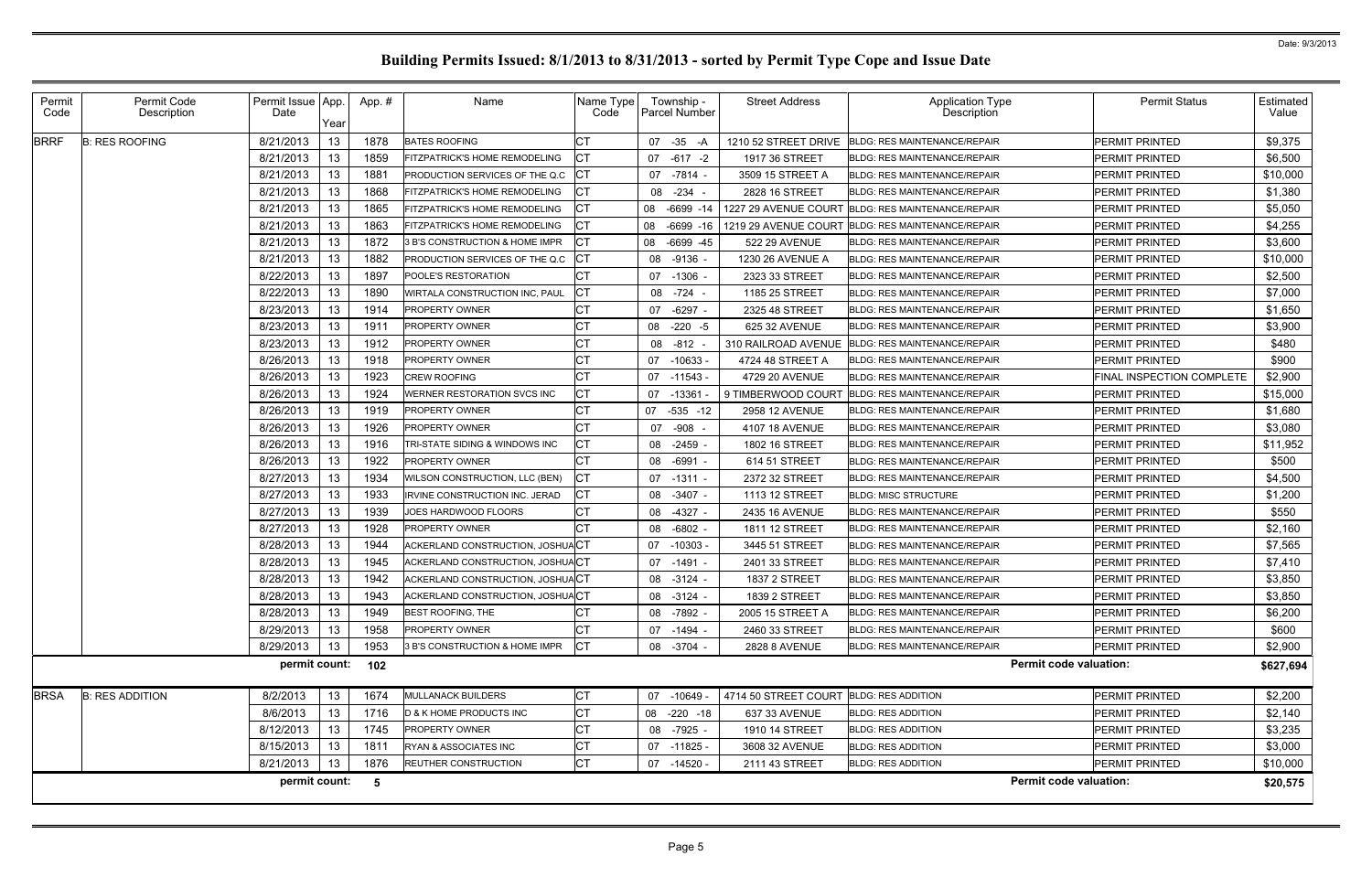| Permit<br>Code   | Permit Code<br>Description        | Permit Issue App.<br>Date | Year            | App.#       | Name                             | Name Type<br>Code | Township -<br>Parcel Number | <b>Street Address</b> | <b>Application Type</b><br>Description | <b>Permit Status</b>          | Estimated<br>Value |
|------------------|-----------------------------------|---------------------------|-----------------|-------------|----------------------------------|-------------------|-----------------------------|-----------------------|----------------------------------------|-------------------------------|--------------------|
| <b>BRSD</b>      | <b>B: RES SIDING</b>              | 8/2/2013                  | 13              | 1682        | WARNOCK HOME IMPROVEMENT         | <b>CT</b>         | $-32$<br>07<br>$-17$        | 2109 53 STREET        | <b>BLDG: RES MAINTENANCE/REPAIR</b>    | <b>PERMIT PRINTED</b>         | \$7,000            |
|                  |                                   | 8/2/2013                  | 13              | 1676        | PROPERTY OWNER                   | <b>CT</b>         | 08 -6461 -58                | 1402 30 AVENUE        | <b>BLDG: RES MAINTENANCE/REPAIR</b>    | <b>PERMIT PRINTED</b>         | \$1,810            |
|                  |                                   | 8/6/2013                  | 13              | 1720        | HANELL COMPANY, DANIEL L         | <b>CT</b>         | $-2208 -$<br>07             | 2422 28 STREET        | <b>BLDG: RES MAINTENANCE/REPAIR</b>    | <b>PERMIT PRINTED</b>         | \$1,564            |
|                  |                                   | 8/6/2013                  | 13              | 1721        | HANELL COMPANY, DANIEL L         | <b>CT</b>         | $-695$<br>08                | 1178 25 STREET        | <b>BLDG: RES MAINTENANCE/REPAIR</b>    | <b>PERMIT PRINTED</b>         | \$8,000            |
|                  |                                   | 8/6/2013                  | 13              | 1713        | PROPERTY OWNER                   | <b>CT</b>         | -7836 -<br>08               | 1816 14 STREET        | <b>BLDG: RES MAINTENANCE/REPAIR</b>    | <b>PERMIT PRINTED</b>         | \$1,225            |
|                  |                                   | 8/8/2013                  | 13              | 1736        | MIDWEST COMPLETE CONSTRUCTION    | √∣ст              | -5799 -<br>07               | 4506 22 AVENUE        | <b>BLDG: RES MAINTENANCE/REPAIR</b>    | <b>PERMIT PRINTED</b>         | \$6,200            |
|                  |                                   | 8/13/2013                 | 13              | 1769        | PROPERTY OWNER                   | СT                | $-13050 - 2$<br>07          | 2348 18 STREET B      | <b>BLDG: RES MAINTENANCE/REPAIR</b>    | <b>PERMIT PRINTED</b>         | \$15,300           |
|                  |                                   | 8/15/2013                 | 13              | 1820        | ACRI, INC.                       | <b>CT</b>         | 07<br>$-11569 -$            | 5419 11 AVENUE A      | <b>BLDG: RES MAINTENANCE/REPAIR</b>    | <b>PERMIT PRINTED</b>         | \$14,583           |
|                  |                                   | 8/16/2013                 | 13              | 1831        | IOSSI CONSTRUCTION               | <b>CT</b>         | 08<br>$-6491 -$             | 5422 6 AVENUE         | <b>BLDG: RES MAINTENANCE/REPAIR</b>    | <b>PERMIT PRINTED</b>         | \$25,880           |
|                  |                                   | 8/19/2013                 | 13              | 1845        | PROPERTY OWNER                   | СT                | 08 -3404 -33                | 2113 4 STREET         | <b>BLDG: RES MAINTENANCE/REPAIR</b>    | <b>PERMIT PRINTED</b>         | \$2,100            |
|                  |                                   | 8/20/2013                 | 13              | 1853        | WILSON CONSTRUCTION, LLC (BEN)   | СT                | $-6678 -$<br>08             | 2944 11 AVENUE C      | BLDG: RES MAINTENANCE/REPAIR           | <b>PERMIT PRINTED</b>         | \$20,000           |
|                  |                                   | 8/20/2013                 | 13              | 1855        | GREEN VALLEY CONSTRUCTION INC.   | СT                | $-8433 -$<br>08             | 1607 30 AVENUE        | <b>BLDG: RES MAINTENANCE/REPAIR</b>    | <b>PERMIT PRINTED</b>         | \$19,900           |
|                  |                                   | 8/21/2013                 | 13              | 1871        | FITZPATRICK'S HOME REMODELING    | СT                | 07<br>-10227 -              | 4738 19 AVENUE        | <b>BLDG: RES MAINTENANCE/REPAIR</b>    | <b>PERMIT PRINTED</b>         | \$15,098           |
|                  |                                   | 8/21/2013                 | 13              | 1870        | FITZPATRICK'S HOME REMODELING    | CT                | $-1435 -$<br>07             | 2432 31 STREET A      | <b>BLDG: RES MAINTENANCE/REPAIR</b>    | <b>PERMIT PRINTED</b>         | \$17,974           |
|                  |                                   | 8/21/2013                 | 13              | 1867        | FITZPATRICK'S HOME REMODELING    | СT                | 07 -1464 -                  | 2444 32 STREET        | <b>BLDG: RES MAINTENANCE/REPAIR</b>    | <b>PERMIT PRINTED</b>         | \$3,448            |
|                  |                                   | 8/22/2013                 | 13              | 1893        | LANDEROS AND SONS CONSTRUCTIONCT |                   | $-5876$<br>07               | 1144 48 STREET        | <b>BLDG: RES MAINTENANCE/REPAIR</b>    | <b>PERMIT PRINTED</b>         | \$10,050           |
|                  |                                   | 8/26/2013                 | 13              | 1924        | WERNER RESTORATION SVCS INC      | СT                | 07<br>$-1336'$              | 9 TIMBERWOOD COURT    | <b>BLDG: RES MAINTENANCE/REPAIR</b>    | <b>PERMIT PRINTED</b>         | \$15,000           |
|                  |                                   | 8/27/2013                 | 13              | 1940        | SUBURBAN CONSTRUCTION INC        | <b>CT</b>         | 07<br>$-1509$               | 3329 25 AVENUE        | <b>BLDG: RES MAINTENANCE/REPAIR</b>    | <b>PERMIT PRINTED</b>         | \$5,610            |
|                  | permit count:                     |                           |                 | 18          |                                  |                   |                             |                       |                                        | <b>Permit code valuation:</b> | \$190,742          |
| <b>BSMT</b>      | <b>B: RES BASEMENT WATERPROOF</b> | 8/6/2013                  | 13              | 1709        | IA-IL BSMT WTRPRFG/HOME SVCS     | СT                | 07<br>$-1712 -$             | 3224 18 AVENUE        | <b>BLDG: RES MAINTENANCE/REPAIR</b>    | <b>PERMIT PRINTED</b>         | \$5,200            |
|                  |                                   | 8/12/2013                 | 13              | 1754        | MIDWEST RECONSTRUCTION CO        | <b>CT</b>         | $-4547 -$<br>08             | 1922 8 STREET         | <b>BLDG: RES MAINTENANCE/REPAIR</b>    | <b>PERMIT PRINTED</b>         | \$8,673            |
|                  |                                   | 8/13/2013                 | 13              | 1780        | TODD'S MUDJACKING SERVICE        | СT                | $-6990 -3$<br>08            | 2749 11 AVENUE        | <b>BLDG: RES MAINTENANCE/REPAIR</b>    | FINAL INSPECTION COMPLETE     | \$2,775            |
|                  |                                   | 8/26/2013                 | 13              | 1920        | MIDWEST RECONSTRUCTION CO        | <b>CT</b>         | 08 -220 -4                  | 627 32 AVENUE         | <b>BLDG: RES MAINTENANCE/REPAIR</b>    | PERMIT PRINTED                | \$18,634           |
|                  |                                   | permit count:             |                 | 4           |                                  |                   |                             |                       |                                        | <b>Permit code valuation:</b> | \$35,282           |
| <b>BTWR</b>      | B: COML CELLULAR STATION/TOV      | 8/21/2013                 | 13              | 1875        | MILL CITY TECH, INC.             | СT                | 08 -150 -D                  | <b>1531 17 AVENUE</b> | <b>BLDG: CELLULAR STATION/TOWER</b>    | <b>PERMIT PRINTED</b>         | \$8,000            |
|                  |                                   | permit count: 1           |                 |             |                                  |                   |                             |                       |                                        | <b>Permit code valuation:</b> | \$8,000            |
| <b>BWKH</b>      | <b>B: WRECK HOUSE</b>             | 8/8/2013                  | 13 <sup>7</sup> | 1740        | <b>MCADAM &amp; ASSOCIATES</b>   | <b>CT</b>         | 07 -4940 -                  | 2313 46 STREET        | <b>WRECK: 1 FAMILY HOUSE</b>           | PERMIT PRINTED                | \$8,400            |
|                  |                                   | permit count:             |                 | $\mathbf 1$ |                                  |                   |                             |                       |                                        | <b>Permit code valuation:</b> | \$8,400            |
| DRN <sub>1</sub> | <b>ENG: CLASS 1 DRAINAGE</b>      | 8/1/2013                  | 13              | 1666        | TAYLOR GARAGES INC               | <b>CT</b>         | 07 -709                     | 5313 11 AVENUE A      | <b>BLDG: GARAGES/CARPORTS</b>          | PERMIT PRINTED                | \$18,000           |
|                  |                                   | 8/5/2013                  | 13              | 1684        | <b>SCHMIDT CONCRETE</b>          | СT                | 08 -1926 -A                 | 1808 18 AVENUE A      | <b>BLDG: RES DRIVEWAY</b>              | FINAL INSPECTION COMPLETE     | \$6,000            |
|                  |                                   | 8/8/2013                  | 13              | 1740        | <b>MCADAM &amp; ASSOCIATES</b>   | СT                | $-4940 -$<br>07             | 2313 46 STREET        | <b>WRECK: 1 FAMILY HOUSE</b>           | <b>PERMIT PRINTED</b>         | \$8,400            |
|                  |                                   | 8/12/2013                 | 13              | 1746        | <b>PROPERTY OWNER</b>            | <b>CT</b>         | 07 -1020 -                  | 1861 31 STREET        | <b>BLDG: GARAGES/CARPORTS</b>          | <b>PERMIT PRINTED</b>         | \$10,080           |
|                  |                                   | 8/14/2013                 | 13              | 1786        | <b>SCHMIDT CONCRETE</b>          | СT                | 07 -11521 -                 | 4738 20 AVENUE        | <b>ENG: DRAINAGE PERMIT</b>            | FINAL INSPECTION COMPLETE     | \$4,000            |
|                  |                                   | 8/14/2013                 | 13              | 1806        | PROPERTY OWNER                   | <b>CT</b>         | $-6990 -3$<br>08            | 2747 11 AVENUE        | <b>BLDG: GARAGES/CARPORTS</b>          | <b>PERMIT PRINTED</b>         | \$9,240            |
|                  |                                   | 8/15/2013                 | 13              | 1817        | QUAD CITIES AUTOMATIC POOLS IN   | СT                | 07 -14978 -                 | 3213 40 STREET        | <b>BLDG: SWIMMING POOL</b>             | <b>PERMIT PRINTED</b>         | \$30,000           |
|                  |                                   |                           |                 |             | <b>CAMPBELL ELECTRIC</b>         | SC                |                             |                       |                                        |                               |                    |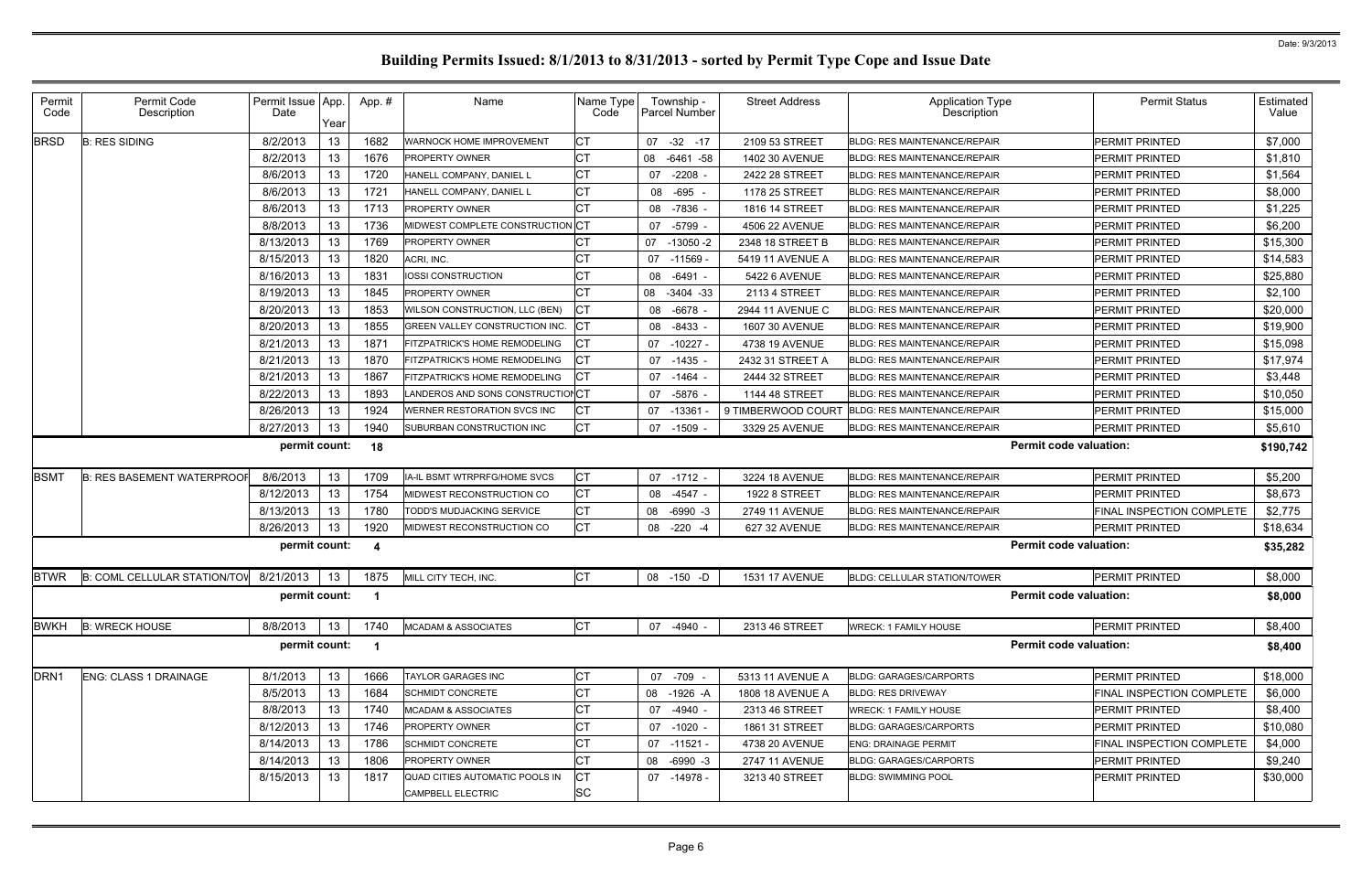| Permit<br>Code   | Permit Code<br>Description   | Permit Issue App.<br>Date | Year | App.#        | Name                                                  | Name Type<br>Code      | Township -<br><b>Parcel Number</b> | <b>Street Address</b>                   | <b>Application Type</b><br>Description          | <b>Permit Status</b>      | Estimated<br>Value  |
|------------------|------------------------------|---------------------------|------|--------------|-------------------------------------------------------|------------------------|------------------------------------|-----------------------------------------|-------------------------------------------------|---------------------------|---------------------|
| DRN <sub>1</sub> | ENG: CLASS 1 DRAINAGE        | 8/16/2013                 | 13   | 1825         | CROSS CONCRETE CONSTRUCTION                           | СT                     | $-8053 -$<br>07                    | 2655 35 STREET                          | <b>BLDG: RES DRIVEWAY</b>                       | FINAL INSPECTION COMPLETE | \$6,650             |
|                  |                              | 8/19/2013                 | 13   | 1837         | CONSTRUCT SERVICES                                    | СT                     | 07 -1188 -                         | 1412 29 STREET                          | <b>BLDG: RES DRIVEWAY</b>                       | <b>PERMIT PRINTED</b>     | \$0                 |
|                  |                              | 8/21/2013                 | 10   | 1459         | <b>PROPERTY OWNER</b>                                 | СT                     | 07 -362 -3                         | 3300 49 AVENUE                          | <b>ENG: DRAINAGE PERMIT</b>                     | <b>PERMIT PRINTED</b>     | \$0                 |
|                  |                              | 8/26/2013                 | 13   | 1723         | RUSSELL CONSTRUCTION                                  | СT                     | -4394 -<br>08                      | 909 RIVER DRIVE                         | <b>BLDG: COML ADDITION</b>                      | PERMIT PRINTED            | \$712,880           |
|                  |                              |                           |      |              | RAGAN MECHANICAL INC.                                 | SC                     |                                    |                                         |                                                 |                           |                     |
|                  |                              | 8/28/2013                 | 13   | 1951         | <b>TAYLOR GARAGES INC</b>                             | <b>CT</b>              | 08 -3975 -                         | 2711 15 STREET                          | <b>BLDG: GARAGES/CARPORTS</b>                   | <b>PERMIT PRINTED</b>     | \$15,000            |
|                  |                              | permit count:             |      | 12           |                                                       |                        |                                    |                                         | <b>Permit code valuation:</b>                   |                           | \$820,250           |
| DRN <sub>2</sub> | ENG: CLASS 2 DRAINAGE        | 8/12/2013                 | 13   | 1669         | <b>RUSSELL CONSTRUCTION</b>                           | <b>CT</b>              | 12 -334 -L                         | 2100 69 AVENUE                          | BLDG:COML/NEW, HOTELS/MOTELS                    | PERMIT PRINTED            | <b>H###########</b> |
|                  |                              | permit count:             |      |              |                                                       |                        |                                    |                                         | <b>Permit code valuation:</b>                   |                           | \$6,031,912         |
| EC.              | E: COML ELECTRICAL           | 8/13/2013                 | 13   | 492          | KLEIN CONSTRUCTION LTD.                               | СT                     | 07 -383                            | 4160 10 STREET DRIVE BLDG: COML REMODEL |                                                 | PERMIT PRINTED            | <b>***********</b>  |
|                  |                              |                           |      |              | <b>CRAWFORD HEATING &amp; COOLING</b>                 | SC                     |                                    |                                         |                                                 |                           |                     |
|                  |                              |                           |      |              | CRAWFORD HEATING & COOLING                            | <b>SC</b>              |                                    |                                         |                                                 |                           |                     |
|                  |                              |                           |      |              | ROCK RIVER ELECTRIC, INC                              | <b>SC</b>              |                                    |                                         |                                                 |                           |                     |
|                  |                              | 8/14/2013                 | 13   | 1589         | <b>BUILD TO SUIT INC</b>                              | СT                     | $07 -42 -3$                        | 5200 23 AVENUE                          | <b>BLDG: COML REMODEL</b>                       | <b>PERMIT PRINTED</b>     | \$89,068            |
|                  |                              |                           |      |              | RYAN AND ASSOCIATES, INC                              | <b>SC</b>              |                                    |                                         |                                                 |                           |                     |
|                  |                              |                           |      |              | CRAWFORD HEATING & COOLING                            | <b>SC</b>              |                                    |                                         |                                                 |                           |                     |
|                  |                              |                           |      |              | LIGHTING MAINTENANCE INC                              | <b>SC</b>              |                                    |                                         |                                                 |                           |                     |
|                  |                              |                           |      |              | <b>CRAWFORD COMPANY</b>                               | <b>SC</b>              |                                    |                                         |                                                 |                           |                     |
|                  |                              | 8/16/2013                 | 13   | 1827         | <b>BOSSO ELECTRIC LTD</b>                             | СT                     | 07 -189                            | 3400 27 STREET                          | ELEC: WIRING, MISC                              | <b>PERMIT PRINTED</b>     | \$0                 |
|                  |                              | 8/20/2013                 | 13   | 1854         | KOEHLER ELECTRIC INC, J W                             | СT                     | 07 -7788                           | 3755 40 STREET COURT                    | <b>ELEC: WIRING, MISC</b>                       | FINAL INSPECTION COMPLETE | \$3,500             |
|                  |                              | 8/22/2013                 | 13   | 1898         | GPE INC.                                              | <b>CT</b>              | $07 - 13016$                       | 2101 52 AVENUE                          | <b>ELEC: REMODEL</b>                            | <b>PERMIT PRINTED</b>     | \$7,000             |
|                  |                              | 8/26/2013                 | 13   | 1093         | <b>ESTES CONSTRUCTION</b>                             | СT                     | $-12586$<br>07                     |                                         | 3900 28 AVENUE DRIVE BLDG: COML INTERIOR FINISH | <b>PERMIT PRINTED</b>     | \$442,305           |
|                  |                              |                           |      |              | HORNBUCKLE HEATING & AC                               | <b>SC</b>              |                                    |                                         |                                                 |                           |                     |
|                  |                              |                           |      |              | RYAN AND ASSOCIATES, INC<br>TRI-CITY ELECTRIC COMPANY | <b>SC</b><br><b>SC</b> |                                    |                                         |                                                 |                           |                     |
|                  |                              | 8/29/2013                 | 13   | 1952         | FW PROPERTY MAINTENANCE                               | <b>CT</b>              | 07 -1262 -                         | 3100 23 AVENUE                          | ELEC: WIRING, MISC                              | <b>PERMIT PRINTED</b>     | \$0                 |
|                  |                              | 8/30/2013                 | 13   | 1960         | TRI-CITY ELECTRIC COMPANY                             | <b>CT</b>              | 08 -992 -                          | 338 6 STREET                            | ELEC: COMMERCIAL, NEW                           | <b>PERMIT PRINTED</b>     | \$0                 |
|                  |                              | permit count:             |      |              |                                                       |                        |                                    |                                         | <b>Permit code valuation:</b>                   |                           |                     |
|                  |                              |                           |      | 8            |                                                       |                        |                                    |                                         |                                                 |                           | \$1,758,873         |
| ECM <sub>6</sub> | E: COML ELCT MTR RECNCT (6 M | 8/1/2013                  | 13   | 1667         | <b>PROPERTY OWNER</b>                                 | <b>CT</b>              | 08 -2644 -A                        | 4801 RIVER DRIVE                        | ELCT: ELCT MTR RECONNCT AFTER 6 MONTHS          | PERMIT PRINTED            | \$0                 |
|                  |                              | 8/22/2013                 | 13   | 1895         | <b>PROPERTY OWNER</b>                                 | <b>CT</b>              | 07 -275 -                          | 3536 70 STREET                          | ELCT: ELCT MTR RECONNCT AFTER 6 MONTHS          | <b>PERMIT PRINTED</b>     | \$0                 |
|                  |                              | 8/23/2013                 | 13   | 1913         | <b>PROPERTY OWNER</b>                                 | <b>CT</b>              | 08 -8778 -                         | 5211 6 AVENUE                           | ELCT: ELCT MTR RECONNCT AFTER 6 MONTHS          | PERMIT PRINTED            | \$0                 |
|                  |                              | permit count:             |      | $\mathbf{3}$ |                                                       |                        |                                    |                                         | <b>Permit code valuation:</b>                   |                           | \$0                 |
| <b>EINV</b>      | E: RES INVESTIGATION         | 8/14/2013                 | 13   | 1808         | TRINITY ELECTRIC                                      | <b>CT</b>              | 07 -7672 -                         | 2407 23 AVENUE B                        | <b>INVESTIGATION</b>                            | PERMIT PRINTED            | \$0                 |
|                  |                              | permit count:             |      |              |                                                       |                        |                                    |                                         | <b>Permit code valuation:</b>                   |                           | \$0                 |
| <b>ENA</b>       | <b>B: RES SIDEWALK</b>       | 8/12/2013                 | 13   | 1744         | SOONER CONCRETE                                       | <b>CT</b>              | 08 -4496 -                         | <b>164 15 AVENUE</b>                    | BLDG: RES DRIVEWAY & SIDEWALK                   | PERMIT PRINTED            | \$1,500             |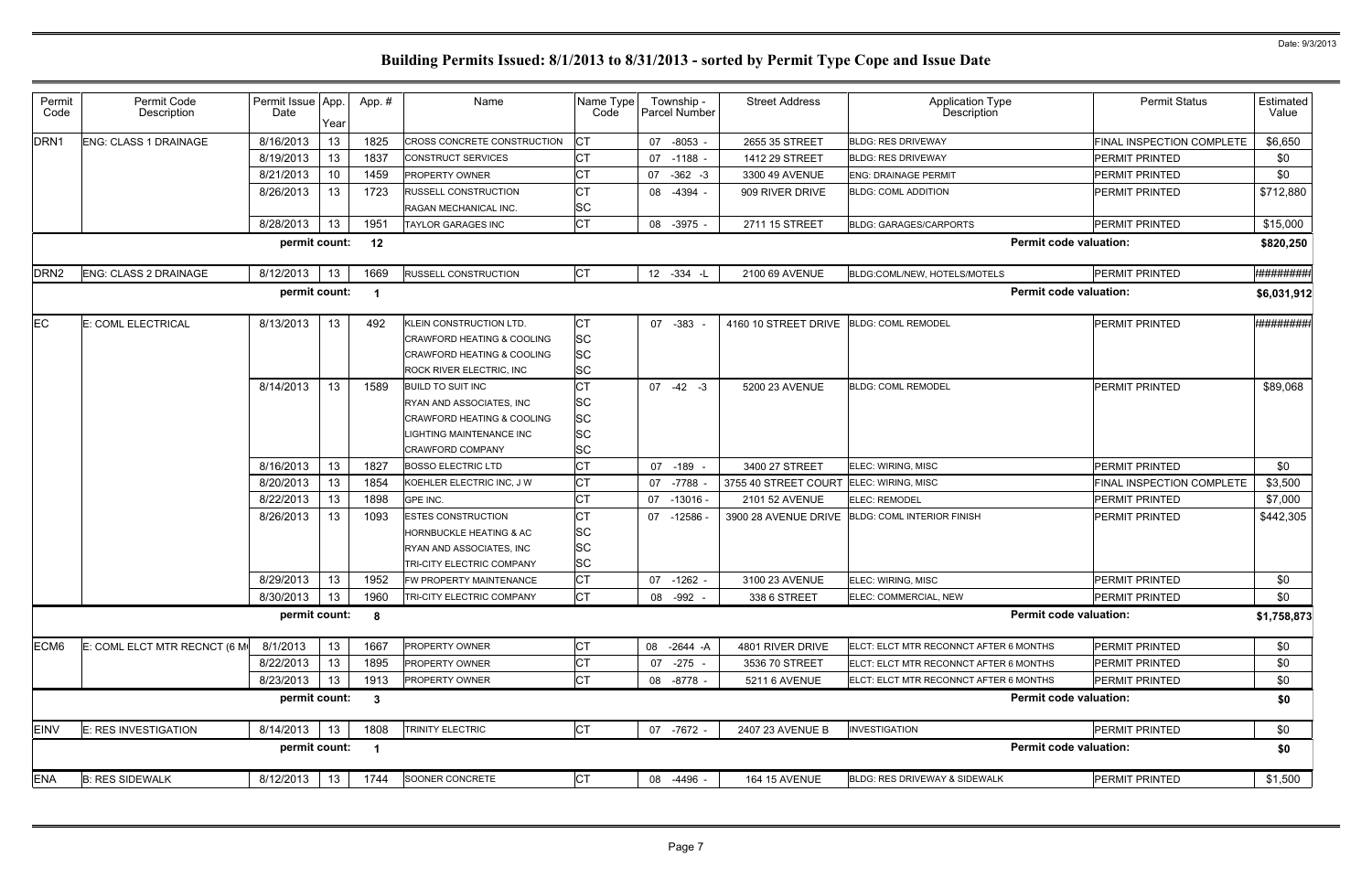| Permit<br>Code | Permit Code<br>Description | Permit Issue App.<br>Date | Year | App.# | Name                                                                                                                                                                                     | Name Type<br>Code                                             | Township -<br>Parcel Number | <b>Street Address</b>                   | Application Type<br>Description | <b>Permit Status</b>          | Estimated<br>Value |
|----------------|----------------------------|---------------------------|------|-------|------------------------------------------------------------------------------------------------------------------------------------------------------------------------------------------|---------------------------------------------------------------|-----------------------------|-----------------------------------------|---------------------------------|-------------------------------|--------------------|
|                |                            | permit count:             |      |       |                                                                                                                                                                                          |                                                               |                             |                                         |                                 | <b>Permit code valuation:</b> | \$1,500            |
| <b>ENB</b>     | <b>B: RES DRIVEWAY</b>     | 8/12/2013                 | 13   | 1744  | SOONER CONCRETE                                                                                                                                                                          | <b>CT</b>                                                     | 08<br>-4496                 | <b>164 15 AVENUE</b>                    | BLDG: RES DRIVEWAY & SIDEWALK   | <b>PERMIT PRINTED</b>         | \$1,500            |
|                |                            | 8/12/2013                 | 13   | 1759  | <b>EMERY CONSTRUCTION</b>                                                                                                                                                                | СT                                                            | $-8963$<br>08               | 2438 3 STREET                           | <b>BLDG: RES DRIVEWAY</b>       | <b>PERMIT PRINTED</b>         | \$4,300            |
|                |                            | 8/16/2013                 | 13   | 1825  | CROSS CONCRETE CONSTRUCTION                                                                                                                                                              | <b>CT</b>                                                     | $-8053$<br>07               | 2655 35 STREET                          | <b>BLDG: RES DRIVEWAY</b>       | <b>PERMIT PRINTED</b>         | \$6,650            |
|                |                            | 8/19/2013                 | 13   | 1837  | <b>CONSTRUCT SERVICES</b>                                                                                                                                                                | <b>CT</b>                                                     | 07 -1188                    | 1412 29 STREET                          | <b>BLDG: RES DRIVEWAY</b>       | <b>PERMIT PRINTED</b>         | \$0                |
|                |                            | 8/26/2013                 | 13   | 1927  | <b>EMERY CONSTRUCTION</b>                                                                                                                                                                | <b>CT</b>                                                     | $-10736$<br>07              | 3510 51 STREET                          | <b>BLDG: RES DRIVEWAY</b>       | <b>PERMIT PRINTED</b>         | \$2,800            |
|                |                            | permit count:             |      | -5    |                                                                                                                                                                                          |                                                               |                             |                                         |                                 | <b>Permit code valuation:</b> | \$15,250           |
| <b>ENC</b>     | <b>B: COML SIDEWALK</b>    | 8/13/2013                 | 13   | 1779  | <b>PROPERTY OWNER</b>                                                                                                                                                                    | <b>CT</b>                                                     | -60<br>07                   | 1301 48 STREET                          | <b>BLDG: COML SIDEWALK</b>      | PERMIT PRINTED                | \$4,000            |
|                |                            | permit count:             |      |       |                                                                                                                                                                                          |                                                               |                             |                                         |                                 | <b>Permit code valuation:</b> | \$4,000            |
| <b>END</b>     | <b>B: COML DRIVEWAY</b>    | 8/15/2013                 | 13   | 260   | <b>BLACKHAWK BUILDERS</b><br>BLONDELL PLUMBING SERVICE INC<br>YOUNG'S HEATING & AC<br>MAHIEU ELECTRIC CO INC<br><b>BLONDELL PLUMBING SERVICE INC</b><br>COOPMAN TRUCKING & EXCAVATING SC | <b>CT</b><br><b>SC</b><br><b>SC</b><br><b>SC</b><br><b>SC</b> | 07 -277                     | 601 JOHN DEERE PARKWABLDG: COML REMODEL |                                 | <b>PERMIT PRINTED</b>         | \$157,000          |
|                |                            | permit count:             |      |       |                                                                                                                                                                                          |                                                               |                             |                                         |                                 | <b>Permit code valuation:</b> | \$157,000          |
| <b>ENE</b>     | <b>ENG: EXCAVATION</b>     | 8/5/2013                  | 13   |       | 10000005 MCADAM & ASSOCIATES                                                                                                                                                             | <b>CT</b>                                                     | 07<br>-4940 -               | 2313 46 STREET                          | <b>ENG: STREET USE</b>          | PERMIT PRINTED                | \$0                |
|                |                            | permit count:             |      |       |                                                                                                                                                                                          |                                                               |                             |                                         |                                 | <b>Permit code valuation:</b> | \$0                |
| <b>ER</b>      | E: RES ELECTRICAL          | 8/1/2013                  | 13   | 1384  | DELVEAU CONSTRUCTION<br>PETERSON PLUMBING AND HEATING<br>LOVE ELECTRIC OF THE QUAD CITI                                                                                                  | СT<br><b>SC</b><br><b>SC</b>                                  | 08<br>-3975 -               | 2711 15 STREET                          | <b>BLDG: RES REMODEL</b>        | FINAL INSPECTION COMPLETE     | \$15,200           |
|                |                            | 8/1/2013                  | 13   | 1668  | <b>PROPERTY OWNER</b>                                                                                                                                                                    | СT                                                            | 08 -6120 -20                | 341 28 AVENUE                           | ELEC: REMODEL                   | <b>PERMIT PRINTED</b>         | \$0                |
|                |                            | 8/5/2013                  | 13   | 1706  | <b>NORRIS ELECTRIC</b>                                                                                                                                                                   | <b>CT</b>                                                     | $-6222 -$<br>08             | 234 45 STREET                           | ELEC: SERVICE                   | <b>PERMIT PRINTED</b>         | \$0                |
|                |                            | 8/6/2013                  | 13   | 1714  | <b>PROPERTY OWNER</b>                                                                                                                                                                    | <b>CT</b>                                                     | 08 -8136 -                  | 1181 29 STREET                          | ELEC: SERVICE                   | <b>PERMIT PRINTED</b>         | \$0                |
|                |                            | 8/13/2013                 | 13   | 1738  | WOOD HOME RENOVATIONS<br>PIPECO INC<br><b>EWERT PLUMBING</b>                                                                                                                             | <b>CT</b><br><b>SC</b><br><b>SC</b>                           | 07 -11840 -                 | 3011 36 STREET                          | <b>BLDG: RES REMODEL</b>        | FINAL INSPECTION COMPLETE     | \$6,000            |
|                |                            | 8/14/2013                 | 13   | 1789  | ADVANTAGE ELCTRL SERVICES INC                                                                                                                                                            | СT                                                            | 08 -4169 -                  | 516 21 AVENUE                           | ELEC: SERVICE                   | FINAL INSPECTION COMPLETE     | \$0                |
|                |                            | 8/14/2013                 | 13   | 1807  | <b>HARRIS, FRANCIS</b>                                                                                                                                                                   | <b>CT</b>                                                     | 08 -6230 -                  | 209 45 STREET                           | <b>ELEC: REWIRE</b>             | <b>PERMIT PRINTED</b>         | \$0                |
|                |                            | 8/15/2013                 | 13   | 1815  | <b>PROPERTY OWNER</b><br><b>PROPERTY OWNER</b>                                                                                                                                           | СT<br><b>SC</b>                                               | 07 -178 -2                  | 2900 26 AVENUE                          | <b>BLDG: RES REMODEL</b>        | <b>PERMIT PRINTED</b>         | \$3,200            |
|                |                            | 8/16/2013                 | 13   | 1829  | <b>HUNTER ELECTRIC &amp; HOME MAINT</b>                                                                                                                                                  | <b>CT</b>                                                     | 07 -575 -2                  | 3525 19 AVENUE                          | ELEC: GARAGE                    | <b>PERMIT PRINTED</b>         | \$0                |
|                |                            | 8/16/2013                 | 13   | 1824  | <b>TRI-CITY ELECTRIC COMPANY</b>                                                                                                                                                         | <b>CT</b>                                                     | 07 -5868 -                  | 1806 46 STREET                          | ELEC: SERVICE                   | <b>PERMIT PRINTED</b>         | \$0                |
|                |                            | 8/19/2013                 | 13   | 1841  | <b>KEN-ED ELECTRIC</b>                                                                                                                                                                   | СT                                                            | 07 -5876 -                  | 1144 48 STREET                          | <b>ELEC: REMODEL</b>            | <b>PERMIT PRINTED</b>         | \$0                |
|                |                            | 8/19/2013                 | 13   | 1842  | <b>KEN-ED ELECTRIC</b>                                                                                                                                                                   | СT                                                            | $-8526 -$<br>08             | 954 40 STREET                           | ELEC: REMODEL                   | <b>PERMIT PRINTED</b>         | \$0                |
|                |                            | 8/20/2013                 | 13   | 1852  | PARDISE POWER INC.                                                                                                                                                                       | <b>CT</b>                                                     | 08 -3080 -                  | <b>1519 28 AVENUE</b>                   | ELEC: REPAIR                    | FINAL INSPECTION COMPLETE     | \$500              |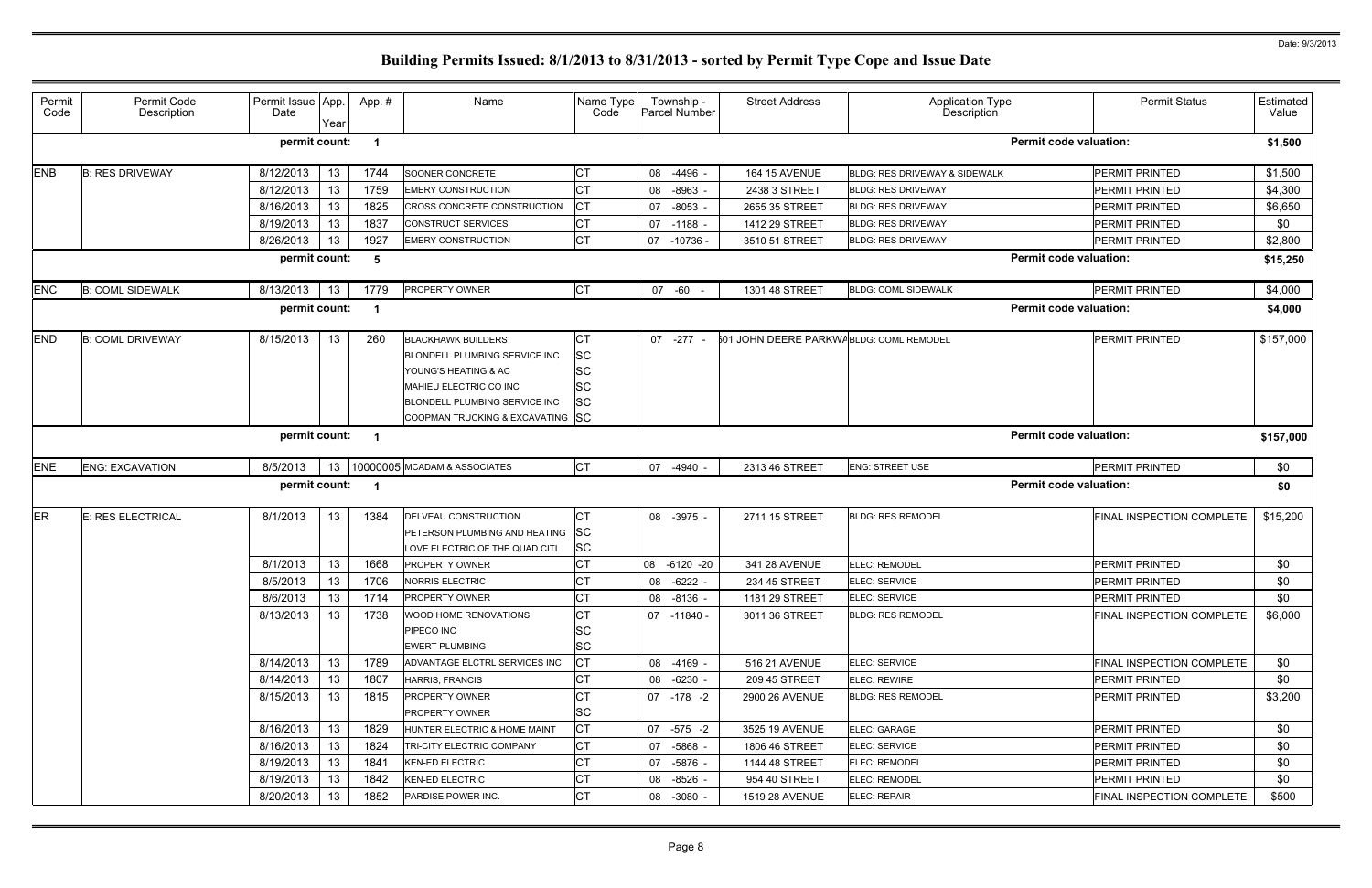| Permit<br>Code   | Permit Code<br>Description   | Permit Issue App.<br>Date |                 | App.#          | Name                                                                                                                                     | Name Type<br>Code            | Township -<br>Parcel Number | <b>Street Address</b>   | <b>Application Type</b><br>Description          | <b>Permit Status</b>      | Estimated<br>Value |
|------------------|------------------------------|---------------------------|-----------------|----------------|------------------------------------------------------------------------------------------------------------------------------------------|------------------------------|-----------------------------|-------------------------|-------------------------------------------------|---------------------------|--------------------|
| ER               | <b>E: RES ELECTRICAL</b>     | 8/22/2013                 | Year<br>13      | 1905           | JOHNSON ELECTRIC CO, K C                                                                                                                 | СT                           | -13382<br>07                | 4 WILDERNESS COURT      | ELEC: WIRING, MISC                              | <b>PERMIT PRINTED</b>     | \$1,500            |
|                  |                              | 8/22/2013                 | 13              | 1904           | JOHNSON ELECTRIC CO, K C                                                                                                                 | СT                           | 08<br>$-3467 -$             | 2418 13 STREET          | ELEC: REMODEL                                   | PERMIT PRINTED            | \$900              |
|                  |                              | 8/22/2013                 | 13              | 1902           | ADVANTAGE ELCTRL SERVICES INC                                                                                                            | СT                           | 08 -4734 -                  | 1215 15 STREET          | ELCT: ELCT MTR RECONNCT AFTER 6 MONTHS          | <b>PERMIT PRINTED</b>     | \$0                |
|                  |                              | 8/22/2013                 | 13              | 1899           | ADVANTAGE ELCTRL SERVICES INC                                                                                                            | СT                           | 08 -5775 -                  | <b>1212 6 AVENUE</b>    | ELCT: ELCT MTR RECONNCT AFTER 6 MONTHS          | <b>PERMIT PRINTED</b>     | \$0                |
|                  |                              | 8/22/2013                 | 13              | 1900           | ADVANTAGE ELCTRL SERVICES INC                                                                                                            | СT                           | 08<br>-8150 -               | <b>2741 11 AVENUE C</b> | ELCT: ELCT MTR RECONNCT AFTER 6 MONTHS          | PERMIT PRINTED            | \$0                |
|                  |                              | 8/27/2013                 | 13              | 1936           | <b>CLEVENGER ELECTRIC</b>                                                                                                                | СT                           | $-5932 -$<br>08             | 418 7 STREET            | ELEC: SERVICE                                   | FINAL INSPECTION COMPLETE | \$0                |
|                  |                              | 8/30/2013                 | 13              | 1817           | QUAD CITIES AUTOMATIC POOLS IN<br>CAMPBELL ELECTRIC                                                                                      | СT<br>SC                     | 07 -14978 -                 | 3213 40 STREET          | <b>BLDG: SWIMMING POOL</b>                      | PERMIT PRINTED            | \$30,000           |
|                  |                              | 8/30/2013                 | 13              | 1959           | SHAW ELECTRIC INC                                                                                                                        | СT                           | 08 -182                     |                         | 2400 1 STREET A DRIVE ELEC: TEMPORARY SERVICE   | <b>PERMIT PRINTED</b>     | \$0                |
|                  |                              | permit count:             |                 | 21             |                                                                                                                                          |                              |                             |                         | <b>Permit code valuation:</b>                   |                           | \$57,300           |
| ERM <sub>6</sub> | E: RES ELCT MTR RECNCT (6 MO | 8/16/2013                 | 13              | 1821           | PROPERTY OWNER                                                                                                                           | СT                           | 08 -6614 -5                 | 1171 34 STREET          | ELCT: ELCT MTR RECONNCT AFTER 6 MONTHS          | FINAL INSPECTION COMPLETE | \$0                |
|                  |                              | 8/22/2013                 | 13              | 1896           | PROPERTY OWNER                                                                                                                           | СT                           | 08<br>$-120 -$              | 1224 18 STREET          | ELCT: ELCT MTR RECONNCT AFTER 6 MONTHS          | <b>PERMIT PRINTED</b>     | \$0                |
|                  |                              | 8/22/2013                 | 13              | 1902           | ADVANTAGE ELCTRL SERVICES INC                                                                                                            | СT                           | 08<br>-4734 -               | 1215 15 STREET          | ELCT: ELCT MTR RECONNCT AFTER 6 MONTHS          | <b>PERMIT PRINTED</b>     | \$0                |
|                  |                              | 8/22/2013                 | 13              | 1899           | ADVANTAGE ELCTRL SERVICES INC                                                                                                            | СT                           | 08<br>$-5775$ -             | <b>1212 6 AVENUE</b>    | ELCT: ELCT MTR RECONNCT AFTER 6 MONTHS          | PERMIT PRINTED            | \$0                |
|                  |                              | 8/22/2013                 | 13              | 1900           | ADVANTAGE ELCTRL SERVICES INC                                                                                                            | Iст                          | 08 -8150 -                  | 2741 11 AVENUE C        | ELCT: ELCT MTR RECONNCT AFTER 6 MONTHS          | <b>PERMIT PRINTED</b>     | \$0                |
|                  |                              | permit count:             |                 | -5             |                                                                                                                                          |                              |                             |                         | <b>Permit code valuation:</b>                   |                           | \$0                |
| <b>MC</b>        | M: COML MECHANICAL           | 8/14/2013                 | 13              | 1589           | <b>BUILD TO SUIT INC</b><br>RYAN AND ASSOCIATES, INC<br>CRAWFORD HEATING & COOLING<br>IGHTING MAINTENANCE INC<br><b>CRAWFORD COMPANY</b> | СТ<br>SC<br>SC<br>SC<br>SC   | $07 -42 -3$                 | 5200 23 AVENUE          | <b>BLDG: COML REMODEL</b>                       | PERMIT PRINTED            | \$89,068           |
|                  |                              | 8/19/2013                 | 13              | 1838           | JOHNSON HEATING & A/C INC DBA                                                                                                            | СT                           | 08<br>$-1517 -$             | 121 37 STREET           | HTG: ROOFTOP UNIT, REPLACE                      | <b>PERMIT PRINTED</b>     | \$0                |
|                  |                              | 8/19/2013                 | 13              | 1835           | HOMETOWN PLUMBING & HEATING CO <b>CT</b>                                                                                                 |                              | $-1858 -$<br>08             | 2036 16 STREET          | HTG: ROOFTOP UNIT, REPLACE                      | <b>PERMIT PRINTED</b>     | \$0                |
|                  |                              | 8/22/2013                 | 13              | 1885           | <b>CRAWFORD HEATING &amp; COOLING</b>                                                                                                    | СT                           | 07<br>-13016 -              | 2101 52 AVENUE          | HTG: OTHER, INSTALL/REPLACE                     | <b>PERMIT PRINTED</b>     | \$0                |
|                  |                              | 8/22/2013                 | 13              | 1884           | JOHNSON CONTROLS INC                                                                                                                     |                              | -14709<br>07                |                         | 4101 JOHN DEERE ROAD HTG: ROOFTOP UNIT, REPLACE | PERMIT PRINTED            | \$0                |
|                  |                              | 8/29/2013                 | 13 <sub>1</sub> | 1955           | ADVANCED MECH. & GEOTHERMAL                                                                                                              | Iст                          | 07 -12630 -1                | 4605 16 STREET          | HTG: OTHER, INSTALL/REPLACE                     | PERMIT PRINTED            | \$6,100            |
|                  |                              | permit count:             |                 | 6              |                                                                                                                                          |                              |                             |                         | <b>Permit code valuation:</b>                   |                           | \$95,168           |
| <b>MEZC</b>      | M: EZ/COML, MECHANICAL       | 8/14/2013                 | 13              | 1454           | <b>ESTES CONSTRUCTION</b><br>CLIMATE ENGINEERS FORM. CLIMAT<br>RYAN AND ASSOCIATES, INC                                                  | СT<br><b>SC</b><br><b>SC</b> | 08 -5414 -                  | 1601 RIVER DRIVE        | <b>BLDG: COML REMODEL</b>                       | <b>PERMIT PRINTED</b>     | \$442,757          |
|                  |                              | permit count:             |                 | $\overline{1}$ |                                                                                                                                          |                              |                             |                         | <b>Permit code valuation:</b>                   |                           | \$442,757          |
| <b>MR</b>        | M: RES MECHANICAL            | 8/9/2013                  | 13              | 711            | <b>BLAZE RESTORATION INC</b><br>NORTHWEST MECHANICAL<br><b>B &amp; W TIN SHOP</b>                                                        | СT<br>SC<br>SC               | 08 -7895 -                  | 2017 15 STREET A        | <b>BLDG: RES REMODEL</b>                        | PERMIT PRINTED            | \$95,000           |
|                  |                              | 8/12/2013                 | 13              | 1749           | KALE HEATING & AC                                                                                                                        | СT                           | 07 -144 -2                  | 705 34 AVENUE           | HTG: AIR CONDITIONING, REPLACE                  | <b>PERMIT PRINTED</b>     | \$0                |
|                  |                              | 8/13/2013                 | 13              | 180            | ROCK RIVER ELECTRIC, INC<br>RYAN & ASSOCIATES INC                                                                                        | СT<br><b>SC</b>              | 07 -11825 -                 | 3608 32 AVENUE          | <b>BLDG: RES ADDITION</b>                       | FINAL INSPECTION COMPLETE | \$145,000          |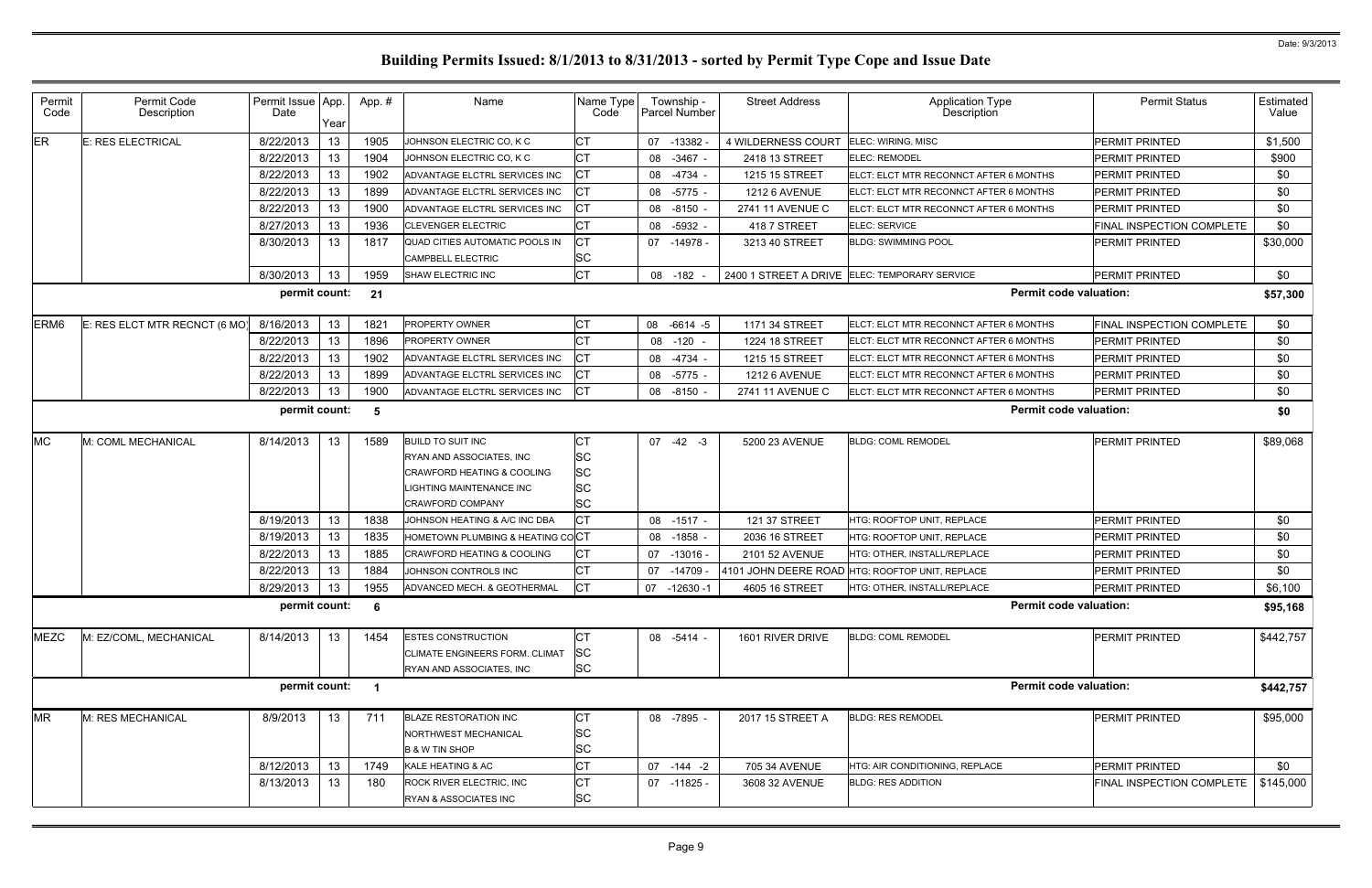| Permit<br>Code | Permit Code<br>Description | Permit Issue App.<br>Date | Year | App.# | Name                                                                                                                                                          | Name Type<br>Code                                      | Township -<br>Parcel Number | <b>Street Address</b> | <b>Application Type</b><br><b>Description</b>  | <b>Permit Status</b>             | Estimated<br>Value |
|----------------|----------------------------|---------------------------|------|-------|---------------------------------------------------------------------------------------------------------------------------------------------------------------|--------------------------------------------------------|-----------------------------|-----------------------|------------------------------------------------|----------------------------------|--------------------|
| <b>MR</b>      | M: RES MECHANICAL          | 8/13/2013                 | 13   | 180   | RYAN & ASSOCIATES INC<br><b>FIREPLACES PLUS</b>                                                                                                               | <b>SC</b><br>SC                                        | 07 -11825 -                 | 3608 32 AVENUE        | <b>BLDG: RES ADDITION</b>                      | FINAL INSPECTION COMPLETE        | \$145,000          |
|                |                            | 8/13/2013                 | 13   | 946   | HABITAT FOR HUMANITY-QC<br>M L JACKSON QUALITY PLUMBING I<br>M L JACKSON QUALITY PLUMBING I<br>KOEHLER ELECTRIC INC, J W<br><b>GABRILSON HEATING &amp; AC</b> | СT<br><b>SC</b><br><b>SC</b><br><b>SC</b><br><b>SC</b> | 08 -1033 -                  | <b>515 5 AVENUE</b>   | BLDG:RES/NEW, SINGLE FAMILY DETACHED           | PERMIT PRINTED                   | \$85,176           |
|                |                            | 8/13/2013                 | 13   | 937   | HABITAT FOR HUMANITY-QC<br>M L JACKSON QUALITY PLUMBING I<br>KOEHLER ELECTRIC INC, J W<br>GABRILSON HEATING & AC                                              | <b>CT</b><br><b>SC</b><br><b>SC</b><br><b>SC</b>       | 08 -1034                    | <b>509 5 AVENUE</b>   | BLDG:RES/NEW, SINGLE FAMILY DETACHED           | <b>PERMIT PRINTED</b>            | \$85,176           |
|                |                            | 8/13/2013                 | 13   | 1773  | MORRIS IMPROVEMENT COMPANY                                                                                                                                    | СT                                                     | 08 -3158 -                  | 1832 3 STREET         | HTG: BOILER/FURNACE, REPLACE                   | <b>PERMIT PRINTED</b>            | \$0                |
|                |                            | 8/13/2013                 | 13   | 1772  | MORRIS IMPROVEMENT COMPANY                                                                                                                                    | СT                                                     | 08 -4352 -                  | 1220 15 STREET A      | HTG: BOILER/FURNACE, REPLACE                   | <b>FINAL INSPECTION COMPLETE</b> | \$0                |
|                |                            | 8/13/2013                 | 13   | 1771  | MORRIS IMPROVEMENT COMPANY                                                                                                                                    | СT                                                     | -5047 -<br>08               | 1838 11 STREET        | HTG: BOILER/FURNACE. REPLACE                   | <b>PERMIT PRINTED</b>            | \$0                |
|                |                            | 8/14/2013                 | 13   | 1788  | <b>JB INSTALLATIONS</b>                                                                                                                                       | СT                                                     | 07<br>$-12340 -$            | 3333 35 AVENUE        | HTG: PREFAB FIREPLACE, INSTALL                 | FINAL INSPECTION COMPLETE        | \$0                |
|                |                            | 8/15/2013                 | 13   | 1813  | HARRIS, FRANCIS                                                                                                                                               | СT                                                     | $-6230 -$<br>08             | 209 45 STREET         | HTG: BOILER/FURNACE. REPLACE                   | <b>PERMIT PRINTED</b>            | \$0                |
|                |                            | 8/19/2013                 | 13   | 1836  | FREED HEATING & AC                                                                                                                                            | СT                                                     | 08<br>$-1333$               |                       | 343 11 AVENUE COURT(DIHTG: FURNACE/AC, REPLACE | <b>PERMIT PRINTED</b>            | \$0                |
|                |                            | 8/21/2013                 | 13   | 1860  | PEEPLES HEATING & AIR COND                                                                                                                                    | СT                                                     | $-2013 -$<br>07             | 2338 30 STREET        | HTG: BOILER/FURNACE, REPLACE                   | PERMIT PRINTED                   | \$0                |
|                |                            | 8/21/2013                 | 13   | 1874  | JOHNSON HEATING & A/C INC DBA                                                                                                                                 | СT                                                     | 08<br>$-3358$ -             | 2604 14 AVENUE        | HTG: BOILER/FURNACE, REPLACE                   | <b>PERMIT PRINTED</b>            | \$0                |
|                |                            | 8/21/2013                 | 13   | 1869  | KALE HEATING & AC                                                                                                                                             | СT                                                     | $-8415 - 35$<br>08          | 2325 14 AVENUE        | HTG: BOILER/FURNACE, REPLACE                   | <b>PERMIT PRINTED</b>            | \$0                |
|                |                            | 8/22/2013                 | 13   | 1886  | ALL HOURS HEATING & COOLING                                                                                                                                   | СT                                                     | $-9458$<br>07               | 1408 48 STREET PLACE  | HTG: AIR CONDITIONING, REPLACE                 | <b>PERMIT PRINTED</b>            | \$0                |
|                |                            | 8/27/2013                 | 13   | 1866  | ADVANCED MECH. & GEOTHERMAL                                                                                                                                   | СT                                                     | -275<br>07                  | 3508 70 STREET        | HTG: GAS MTR RECONNECT AFTER 6 MONTHS          | FINAL INSPECTION COMPLETE        | \$0                |
|                |                            | 8/27/2013                 | 13   | 1930  | PEEPLES HEATING & AIR COND                                                                                                                                    | <b>CT</b>                                              | 07<br>-8391                 | 5312 30 AVENUE        | HTG: AIR CONDITIONING, REPLACE                 | <b>PERMIT PRINTED</b>            | \$0                |
|                |                            | 8/29/2013                 | 13   | 1957  | <b>FREED HEATING &amp; AC</b>                                                                                                                                 | СT                                                     | 08<br>$-4180$               | 2326 18 AVENUE A      | HTG: FURNACE/AC, REPLACE                       | <b>PERMIT PRINTED</b>            | \$2,800            |
|                |                            | 8/29/2013                 | 13   | 1954  | <b>B &amp; W TIN SHOP</b>                                                                                                                                     | СT                                                     | -9046 -<br>08               | 707 48 STREET         | HTG: FURNACE/AC, REPLACE                       | <b>PERMIT PRINTED</b>            | \$8,800            |
|                |                            | permit count:             |      | 19    |                                                                                                                                                               |                                                        |                             |                       | <b>Permit code valuation:</b>                  |                                  | \$421,952          |
| PC             | P: COML PLUMBING           | 8/7/2013                  | 13   | 1729  | <b>QUAD CITY PLUMBING</b>                                                                                                                                     | СT                                                     | 07 -8593 -                  | 2212 37 STREET        | PLBG: INSTALLATION, COMMERCIAL                 | <b>PERMIT PRINTED</b>            | \$4,999            |
|                |                            | 8/13/2013                 | 13   | 1777  | <b>PETERSON PLUMBING AND HEATING</b>                                                                                                                          | <b>CT</b>                                              | 07 -13030 -1                | 3810 26 AVENUE        | <b>PLBG: SEWER REPAIR</b>                      | <b>FINAL INSPECTION COMPLETE</b> | \$0                |
|                |                            | 8/13/2013                 | 13   | 1589  | <b>BUILD TO SUIT INC</b><br><b>RYAN AND ASSOCIATES. INC</b><br>CRAWFORD HEATING & COOLING<br>IGHTING MAINTENANCE INC.<br>CRAWFORD COMPANY                     | СT<br>SC<br><b>SC</b><br><b>SC</b><br><b>SC</b>        | $07 -42 -3$                 | 5200 23 AVENUE        | <b>BLDG: COML REMODEL</b>                      | <b>PERMIT PRINTED</b>            | \$89,068           |
|                |                            | 8/13/2013                 | 13   | 1776  | <b>ERICKSON PLUMBING</b><br><b>ERICKSON PLUMBING</b>                                                                                                          | СT<br>СΤ                                               | 08 -157 -                   | 2041 16 STREET        | PLBG: INSTALLATION, COMMERCIAL                 | FINAL INSPECTION COMPLETE        | \$0                |
|                |                            | 8/14/2013                 | 13   | 1791  | <b>QUAD CITY PLUMBING</b>                                                                                                                                     | СT                                                     | 07 -8593 -                  | 3707 23 AVENUE        | PLBG: INSTALLATION, COMMERCIAL                 | <b>PERMIT PRINTED</b>            | \$0                |
|                |                            | 8/14/2013                 | 13   | 1790  | <b>QUAD CITY PLUMBING</b>                                                                                                                                     | СT                                                     | $-8593 -$<br>07             | 2212 37 STREET        | <b>PLBG: SEWER SERVICE REPLACEMENT</b>         | PERMIT PRINTED                   | \$0                |
|                |                            | 8/19/2013                 | 13   | 1833  | JACKSON M.L. QUALITY PLUMBING                                                                                                                                 | СT                                                     | 07 -12630 -1                | 4605 16 STREET        | PLBG: INSTALLATION, COMMERCIAL                 | PERMIT PRINTED                   | \$0                |
|                |                            | 8/21/2013                 | 13   | 1858  | PETERSON PLUMBING AND HEATING                                                                                                                                 | <b>CT</b>                                              | 07 -13016 -                 | 2101 52 AVENUE        | PLBG: INSTALLATION, COMMERCIAL                 | PERMIT PRINTED                   | \$0                |
|                |                            | 8/27/2013                 | 13   | 1589  | <b>BUILD TO SUIT INC</b>                                                                                                                                      | СT                                                     | 07<br>$-42 - 3$             | 5200 23 AVENUE        | <b>BLDG: COML REMODEL</b>                      | PERMIT PRINTED                   | \$89,068           |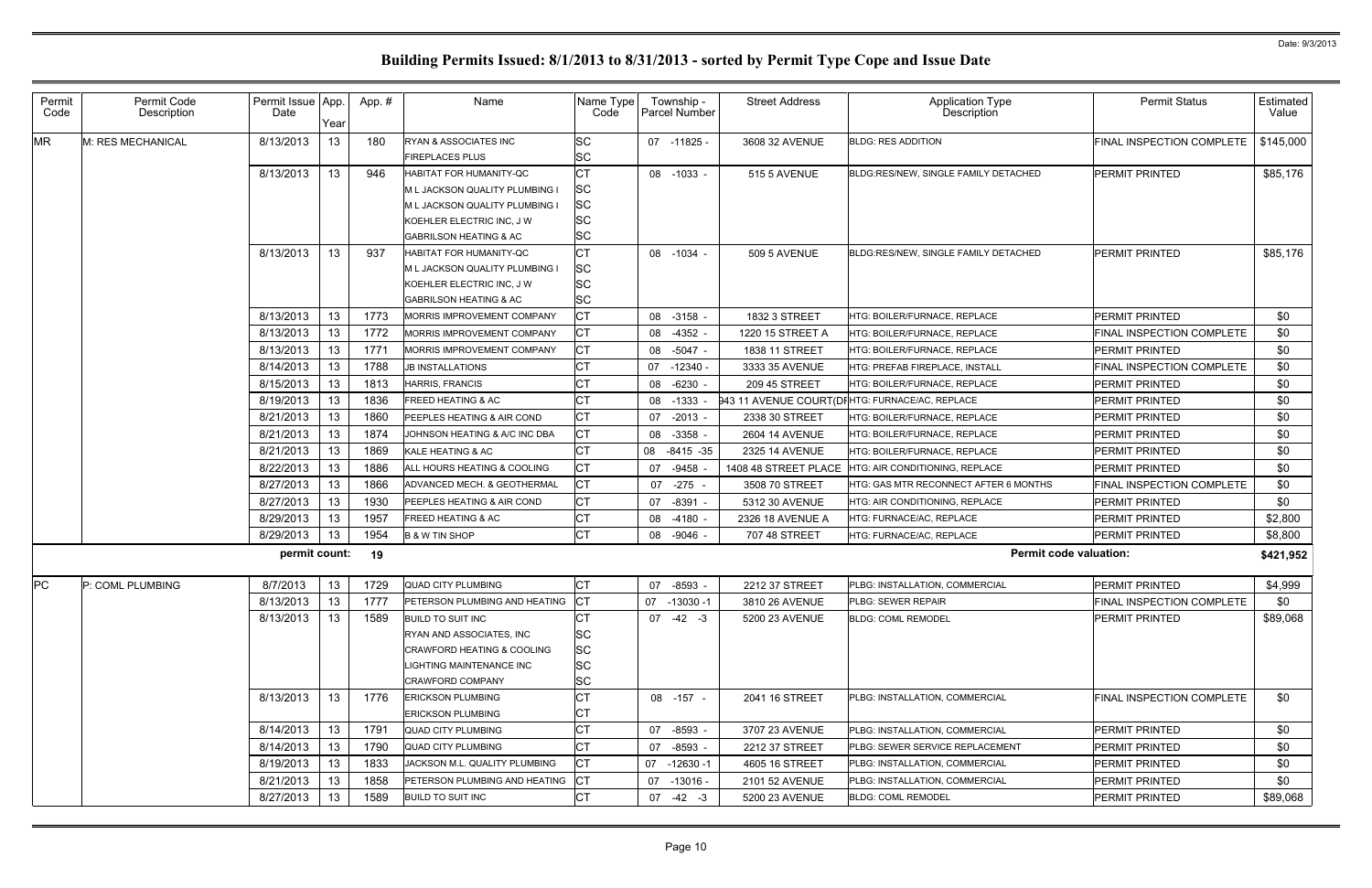| Permit<br>Code   | Permit Code<br>Description   | Permit Issue App.<br>Date | Year | App.# | Name                                                                                                                    | Name Type<br>Code           | Township -<br>Parcel Number | <b>Street Address</b> | <b>Application Type</b><br>Description              | <b>Permit Status</b>             | Estimated<br>Value |
|------------------|------------------------------|---------------------------|------|-------|-------------------------------------------------------------------------------------------------------------------------|-----------------------------|-----------------------------|-----------------------|-----------------------------------------------------|----------------------------------|--------------------|
| PC               | P: COML PLUMBING             | 8/27/2013                 | 13   | 1589  | RYAN AND ASSOCIATES, INC<br><b>CRAWFORD HEATING &amp; COOLING</b><br>IGHTING MAINTENANCE INC<br><b>CRAWFORD COMPANY</b> | SC<br>SC<br><b>SC</b><br>SC | $07 -42 -3$                 | 5200 23 AVENUE        | <b>BLDG: COML REMODEL</b>                           | PERMIT PRINTED                   | \$89,068           |
|                  |                              | permit count:             |      | -9    |                                                                                                                         |                             |                             |                       | <b>Permit code valuation:</b>                       |                                  | \$183,135          |
| PCR <sub>6</sub> | P: RES GAS MTR RECONCT (6 MO | 8/13/2013                 | 13   | 1770  | MORRIS IMPROVEMENT COMPANY                                                                                              | <b>CT</b>                   | 08 -5047 -                  | 1838 11 STREET        | HTG: GAS MTR RECONNECT AFTER 6 MONTHS               | PERMIT PRINTED                   | \$0                |
|                  |                              | 8/15/2013                 | 13   | 1814  | HARRIS, FRANCIS                                                                                                         | СT                          | -6230<br>08                 | 209 45 STREET         | <b>HTG: GAS MTR RECONNECT AFTER 6 MONTHS</b>        | FINAL INSPECTION COMPLETE        | \$0                |
|                  |                              | 8/21/2013                 | 13   | 1866  | ADVANCED MECH. & GEOTHERMAL                                                                                             | СT                          | $-275 -$<br>07              | 3508 70 STREET        | <b>HTG: GAS MTR RECONNECT AFTER 6 MONTHS</b>        | <b>FINAL INSPECTION COMPLETE</b> | \$0                |
|                  |                              | 8/23/2013                 | 13   | 1906  | ADVANCED MECH. & GEOTHERMAL                                                                                             | СT                          | 07 -275                     | 3536 70 STREET        | HTG: GAS MTR RECONNECT AFTER 6 MONTHS               | PERMIT PRINTED                   | \$0                |
|                  |                              | 8/23/2013                 | 13   | 1908  | HEATCO SERVICE COMPANY                                                                                                  | <b>CT</b>                   | 08 -5020                    | 1506 17 STREET        | HTG: GAS MTR RECONNECT AFTER 6 MONTHS               | FINAL INSPECTION COMPLETE        | \$0                |
|                  |                              | permit count:             |      | -5    |                                                                                                                         |                             |                             |                       | <b>Permit code valuation:</b>                       |                                  | \$0                |
| <b>PCRZ</b>      | P: COML RPZ                  | 8/9/2013                  | 13   | 1742  | JACKSON M.L. QUALITY PLUMBING                                                                                           | <b>CT</b>                   | 07 -383                     |                       | 4120 10 STREET DRIVE PLBG: INSTALLATION, COMMERCIAL | PERMIT PRINTED                   | \$0                |
|                  |                              | permit count:             |      |       |                                                                                                                         |                             |                             |                       | <b>Permit code valuation:</b>                       |                                  | \$0                |
| <b>PCWH</b>      | P: COML WATER HEATER         | 8/15/2013                 | 13   | 1812  | <b>BLONDELL PLUMBING SERVICES</b>                                                                                       | <b>CT</b>                   | 08 -7210                    | <b>2201 7 AVENUE</b>  | PLBG: WATER HEATER                                  | PERMIT PRINTED                   | \$0                |
|                  |                              | permit count:             |      | - 1   |                                                                                                                         |                             |                             |                       | <b>Permit code valuation:</b>                       |                                  | \$0                |
| <b>PCWS</b>      | P: CITY WATER/SEWER          | 8/1/2013                  | 13   | 1658  | <b>BLONDELL PLUMBING SERVICES</b>                                                                                       | СT                          | 07<br>$-2333$               | 2930 24 AVENUE        | PLBG: WATER/SEWER MAIN                              | PERMIT PRINTED                   | \$0                |
|                  |                              | 8/1/2013                  | 13   | 1661  | <b>BLONDELL PLUMBING SERVICES</b>                                                                                       | <b>CT</b>                   | $-2334$<br>07               | 2924 24 AVENUE        | PLBG: WATER/SEWER MAIN                              | PERMIT PRINTED                   | \$0                |
|                  |                              | 8/1/2013                  | 13   | 1662  | <b>BLONDELL PLUMBING SERVICES</b>                                                                                       | СT                          | -2335<br>07                 | 2920 24 AVENUE        | PLBG: WATER/SEWER MAIN                              | PERMIT PRINTED                   | \$0                |
|                  |                              | 8/1/2013                  | 13   | 1660  | <b>BLONDELL PLUMBING SERVICES</b>                                                                                       | <b>CT</b>                   | -2336<br>07                 | 2912 24 AVENUE        | PLBG: WATER/SEWER MAIN                              | PERMIT PRINTED                   | \$0                |
|                  |                              | 8/1/2013                  | 13   | 1659  | <b>BLONDELL PLUMBING SERVICES</b>                                                                                       | СT                          | 07<br>$-2337$               | 2910 24 AVENUE        | PLBG: WATER/SEWER MAIN                              | PERMIT PRINTED                   | \$0                |
|                  |                              | 8/1/2013                  | 13   | 1653  | <b>BLONDELL PLUMBING SERVICES</b>                                                                                       | <b>CT</b>                   | $-2338$<br>07               | 2904 24 AVENUE        | <b>PLBG: WATER/SEWER MAIN</b>                       | PERMIT PRINTED                   | \$0                |
|                  |                              | 8/1/2013                  | 13   | 1654  | <b>BLONDELL PLUMBING SERVICES</b>                                                                                       | СT                          | $-2341$<br>07               | 2911 24 AVENUE        | PLBG: WATER/SEWER MAIN                              | PERMIT PRINTED                   | \$0                |
|                  |                              | 8/1/2013                  | 13   | 1655  | <b>BLONDELL PLUMBING SERVICES</b>                                                                                       | <b>CT</b>                   | 07<br>$-2342$               | 2917 24 AVENUE        | PLBG: WATER/SEWER MAIN                              | PERMIT PRINTED                   | \$0                |
|                  |                              | 8/1/2013                  | 13   | 1656  | <b>BLONDELL PLUMBING SERVICES</b>                                                                                       | <b>CT</b>                   | 07 -2343 -                  | <b>2921 24 AVENUE</b> | PLBG: WATER/SEWER MAIN                              | <b>PERMIT PRINTED</b>            | \$0                |
|                  |                              | 8/1/2013                  | 13   | 1657  | <b>BLONDELL PLUMBING SERVICES</b>                                                                                       | СT                          | 07 -2344 -                  | <b>2927 24 AVENUE</b> | <b>PLBG: WATER/SEWER MAIN</b>                       | <b>PERMIT PRINTED</b>            | \$0                |
|                  |                              | 8/5/2013                  | 13   | 1685  | <b>NORTHWEST MECHANICAL</b>                                                                                             | <b>CT</b>                   | 07 -2169 -                  | 2807 24 AVENUE        | <b>PLBG: SEWER REPAIR</b>                           | <b>PERMIT PRINTED</b>            | \$0                |
|                  |                              | 8/5/2013                  | 13   | 1687  | <b>NORTHWEST MECHANICAL</b>                                                                                             | <b>CT</b>                   | 07 -2170 -                  | 2811 24 AVENUE        | <b>PLBG: SEWER REPAIR</b>                           | PERMIT PRINTED                   | \$0                |
|                  |                              | 8/5/2013                  | 13   | 1688  | <b>NORTHWEST MECHANICAL</b>                                                                                             | СT                          | 07 -2171 -                  | 2815 24 AVENUE        | <b>PLBG: SEWER REPAIR</b>                           | PERMIT PRINTED                   | \$0                |
|                  |                              | 8/5/2013                  | 13   | 1689  | <b>NORTHWEST MECHANICAL</b>                                                                                             | СT                          | 07 -2172 -                  | 2821 24 AVENUE        | <b>PLBG: SEWER REPAIR</b>                           | <b>PERMIT PRINTED</b>            | \$0                |
|                  |                              | 8/5/2013                  | 13   | 1690  | <b>NORTHWEST MECHANICAL</b>                                                                                             | <b>CT</b>                   | 07 -2173 -                  | 2827 24 AVENUE        | <b>PLBG: SEWER REPAIR</b>                           | PERMIT PRINTED                   | \$0                |
|                  |                              | 8/5/2013                  | 13   | 1691  | <b>NORTHWEST MECHANICAL</b>                                                                                             | СT                          | 07 -2175 -                  | 2828 24 AVENUE        | <b>PLBG: SEWER REPAIR</b>                           | <b>PERMIT PRINTED</b>            | \$0                |
|                  |                              | 8/5/2013                  | 13   | 1683  | <b>NORTHWEST MECHANICAL</b>                                                                                             | СT                          | 07 -2332 -                  | 2405 30 STREET        | <b>PLBG: SEWER REPAIR</b>                           | PERMIT PRINTED                   | \$0                |
|                  |                              | 8/5/2013                  | 13   | 1702  | <b>NORTHWEST MECHANICAL</b>                                                                                             | <b>CT</b>                   | $-2333 -$<br>07             | 2930 24 AVENUE        | <b>PLBG: SEWER REPAIR</b>                           | PERMIT PRINTED                   | \$0                |
|                  |                              | 8/5/2013                  | 13   | 1700  | <b>NORTHWEST MECHANICAL</b>                                                                                             | <b>CT</b>                   | 07 -2334                    | 2924 24 AVENUE        | <b>IPLBG: SEWER REPAIR</b>                          | PERMIT PRINTED                   | \$0                |
|                  |                              | 8/5/2013                  | 13   | 1698  | <b>NORTHWEST MECHANICAL</b>                                                                                             | <b>CT</b>                   | $-2335 -$<br>07             | 2920 24 AVENUE        | <b>PLBG: SEWER REPAIR</b>                           | PERMIT PRINTED                   | \$0                |
|                  |                              | 8/5/2013                  | 13   | 1696  | NORTHWEST MECHANICAL                                                                                                    | <b>CT</b>                   | $-2336$<br>07               | <b>2912 24 AVENUE</b> | <b>PLBG: SEWER REPAIR</b>                           | PERMIT PRINTED                   | \$0                |
|                  |                              | 8/5/2013                  | 13   | 1694  | NORTHWEST MECHANICAL                                                                                                    | <b>CT</b>                   | 07<br>-2337 -               | 2910 24 AVENUE        | <b>PLBG: SEWER REPAIR</b>                           | <b>PERMIT PRINTED</b>            | \$0                |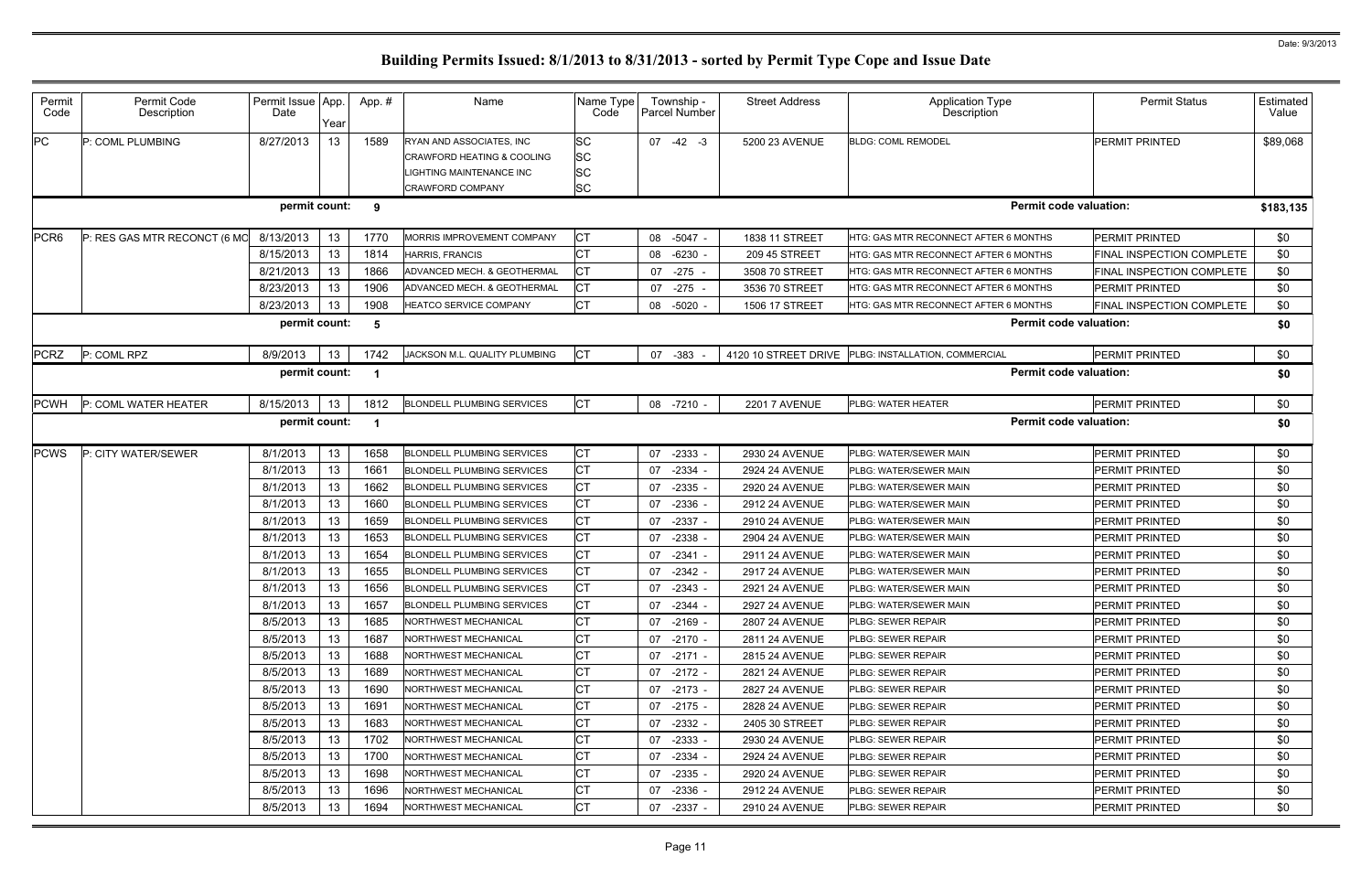| Permit<br>Code | Permit Code<br>Description  | Permit Issue App.<br>Date | Year | App.#        | Name                              | Name Type<br>Code | Township -<br>Parcel Number | <b>Street Address</b> | <b>Application Type</b><br><b>Description</b> | <b>Permit Status</b>             | Estimated<br>Value |
|----------------|-----------------------------|---------------------------|------|--------------|-----------------------------------|-------------------|-----------------------------|-----------------------|-----------------------------------------------|----------------------------------|--------------------|
| <b>PCWS</b>    | P: CITY WATER/SEWER         | 8/5/2013                  | 13   | 1693         | NORTHWEST MECHANICAL              | СT                | 07<br>$-2338 -$             | 2904 24 AVENUE        | PLBG: SEWER REPAIR                            | <b>PERMIT PRINTED</b>            | \$0                |
|                |                             | 8/5/2013                  | 13   | 1692         | NORTHWEST MECHANICAL              | СT                | 07<br>$-2339 -$             | 2903 24 AVENUE        | PLBG: SEWER REPAIR                            | <b>PERMIT PRINTED</b>            | \$0                |
|                |                             | 8/5/2013                  | 13   | 1695         | NORTHWEST MECHANICAL              | <b>CT</b>         | 07<br>$-2341 -$             | 2911 24 AVENUE        | PLBG: SEWER REPAIR                            | <b>PERMIT PRINTED</b>            | \$0                |
|                |                             | 8/5/2013                  | 13   | 1697         | NORTHWEST MECHANICAL              | СT                | 07<br>$-2342 -$             | <b>2917 24 AVENUE</b> | PLBG: SEWER REPAIR                            | <b>PERMIT PRINTED</b>            | \$0                |
|                |                             | 8/5/2013                  | 13   | 1699         | NORTHWEST MECHANICAL              | СT                | 07<br>$-2343 -$             | 2921 24 AVENUE        | PLBG: SEWER REPAIR                            | <b>PERMIT PRINTED</b>            | \$0                |
|                |                             | 8/5/2013                  | 13   | 1701         | <b>NORTHWEST MECHANICAL</b>       | СT                | $-2344$<br>07               | 2927 24 AVENUE        | PLBG: SEWER REPAIR                            | <b>PERMIT PRINTED</b>            | \$0                |
|                |                             | 8/5/2013                  | 13   | 1703         | NORTHWEST MECHANICAL              | СT                | $-2345 -$<br>07             | 3003 24 AVENUE        | PLBG: SEWER REPAIR                            | <b>PERMIT PRINTED</b>            | \$0                |
|                |                             | 8/14/2013                 | 13   | 1795         | <b>BLONDELL PLUMBING SERVICES</b> | <b>CT</b>         | 08<br>$-2564$               | 1911 11 STREET        | PLBG: SEWER REPAIR                            | <b>PERMIT PRINTED</b>            | \$0                |
|                |                             | 8/14/2013                 | 13   | 1794         | <b>BLONDELL PLUMBING SERVICES</b> | IСТ               | 08<br>$-2574$               | 1910 11 STREET        | PLBG: SEWER REPAIR                            | <b>PERMIT PRINTED</b>            | \$0                |
|                |                             | 8/14/2013                 | 13   | 1792         | <b>BLONDELL PLUMBING SERVICES</b> | <b>CT</b>         | 08<br>-6720                 | 1647 24 AVENUE        | PLBG: SEWER REPAIR                            | <b>PERMIT PRINTED</b>            | \$0                |
|                |                             | 8/14/2013                 | 13   | 1793         | <b>BLONDELL PLUMBING SERVICES</b> | <b>CT</b>         | -7418 -<br>08               | 2028 11 STREET        | PLBG: SEWER REPAIR                            | <b>PERMIT PRINTED</b>            | \$0                |
|                |                             | permit count:             |      | 33           |                                   |                   |                             |                       | <b>Permit code valuation:</b>                 |                                  | \$0                |
| <b>PDR</b>     | P: RES DISCONNECT SWR/WTR S | 8/14/2013                 | 13   | 1787         | KALE PLUMBING COMPANY             | <b>CT</b>         | 07<br>-4940 -               | 2313 46 STREET        | PLBG: DISCONNECT WATER & SEWER SERVICE        | <b>FINAL INSPECTION COMPLETE</b> | \$0                |
|                |                             | permit count:             |      |              |                                   |                   |                             |                       | <b>Permit code valuation:</b>                 |                                  | \$0                |
| <b>PEZC</b>    | P: EZ/COML, PLUMBING        | 8/14/2013                 | 13   | 1454         | <b>ESTES CONSTRUCTION</b>         | СT                | 08<br>-5414                 | 1601 RIVER DRIVE      | <b>BLDG: COML REMODEL</b>                     | <b>PERMIT PRINTED</b>            | \$442,757          |
|                |                             |                           |      |              | CLIMATE ENGINEERS FORM. CLIMAT    | <b>SC</b>         |                             |                       |                                               |                                  |                    |
|                |                             |                           |      |              | RYAN AND ASSOCIATES, INC          | <b>SC</b>         |                             |                       |                                               |                                  |                    |
|                |                             | 8/29/2013                 | 13   | 1723         | <b>RUSSELL CONSTRUCTION</b>       | <b>CT</b>         | 08<br>-4394                 | 909 RIVER DRIVE       | <b>BLDG: COML ADDITION</b>                    | PERMIT PRINTED                   | \$712,880          |
|                |                             |                           |      |              | RAGAN MECHANICAL INC.             | <b>SC</b>         |                             |                       |                                               |                                  |                    |
|                |                             | permit count:             |      | $\mathbf{2}$ |                                   |                   |                             |                       | <b>Permit code valuation:</b>                 |                                  | \$1,155,637        |
| <b>PGR</b>     | P: RES GAS PIPING           | 8/22/2013                 | 13   | 1888         | NORTHWEST MECHANICAL              | <b>CT</b>         | 08 -311 -                   | 1300 32 AVENUE        | PLBG: GAS PIPING                              | <b>PERMIT PRINTED</b>            | \$0                |
|                |                             | permit count:             |      |              |                                   |                   |                             |                       | <b>Permit code valuation:</b>                 |                                  | \$0                |
| <b>PR</b>      | P: RES PLUMBING             | 8/7/2013                  | 13   | 1728         | A+ PLUMBING                       | СT                | 07<br>-5876 -               | 1144 48 STREET        | PLBG: WATER SERVICE REPLACEMENT               | FINAL INSPECTION COMPLETE        | \$0                |
|                |                             | 8/7/2013                  | 13   | 1726         | A+ PLUMBING<br>A+ PLUMBING        | Iст.<br><b>CT</b> | 08 -906 -A                  | 147 6 AVENUE          | PLBG: INSTALLATION, RESIDENTIAL               | PERMIT PRINTED                   | \$0                |
|                |                             | 8/13/2013                 | 13   | 1738         | WOOD HOME RENOVATIONS             | <b>CT</b>         | 07 -11840 -                 | 3011 36 STREET        | <b>BLDG: RES REMODEL</b>                      | <b>PERMIT PRINTED</b>            | \$6,000            |
|                |                             |                           |      |              | PIPECO INC                        | <b>SC</b>         |                             |                       |                                               |                                  |                    |
|                |                             |                           |      |              | <b>EWERT PLUMBING</b>             | <b>SC</b>         |                             |                       |                                               |                                  |                    |
|                |                             | 8/13/2013                 | 13   | 1767         | CRAWFORD COMPANY                  | <b>CT</b>         | 08 -3462 -                  | 2326 13 STREET        | PLBG: WATER SERVICE REPLACEMENT               | FINAL INSPECTION COMPLETE        | \$0                |
|                |                             | 8/21/2013                 | 13   | 1873         | C.J. NOW                          | <b>CT</b>         | 08 -220 -4                  | 627 32 AVENUE         | PLBG: SEWER SERVICE REPLACEMENT               | <b>PERMIT PRINTED</b>            | \$0                |
|                |                             | 8/23/2013                 | 13   | 1907         | <b>CJ NOW</b>                     | СT                | 07 -550 -2                  | 2408 41 STREET        | PLBG: SEWER REPAIR                            | FINAL INSPECTION COMPLETE        | \$0                |
|                |                             | 8/26/2013                 | 13   | 448          | <b>B.M. BAGBY INC</b>             | СT                | 07 -13098 -                 | 5531 38 AVENUE        | BLDG:RES/NEW, 3-4 FAMILY DWELLING             | <b>PERMIT PRINTED</b>            | \$300,000          |
|                |                             |                           |      |              | BRADY COMPANY, JL                 | <b>SC</b>         |                             |                       |                                               |                                  |                    |
|                |                             |                           |      |              | TRI-CITY ELECTRIC COMPANY         | <b>SC</b>         |                             |                       |                                               |                                  |                    |
|                |                             |                           |      |              | <b>BAGBY PLUMBING SERVICE</b>     | <b>SC</b>         |                             |                       |                                               |                                  |                    |
|                |                             |                           |      |              | <b>BAGBY PLUMBING SERVICE</b>     | <b>SC</b>         |                             |                       |                                               |                                  |                    |
|                |                             | 8/26/2013                 | 13   | 519          | <b>B.M. BAGBY INC</b>             | <b>CT</b>         | 07 -13099 -                 | 5533 38 AVENUE        | BLDG:RES/NEW, 3-4 FAMILY DWELLING             | <b>PERMIT PRINTED</b>            | \$300,000          |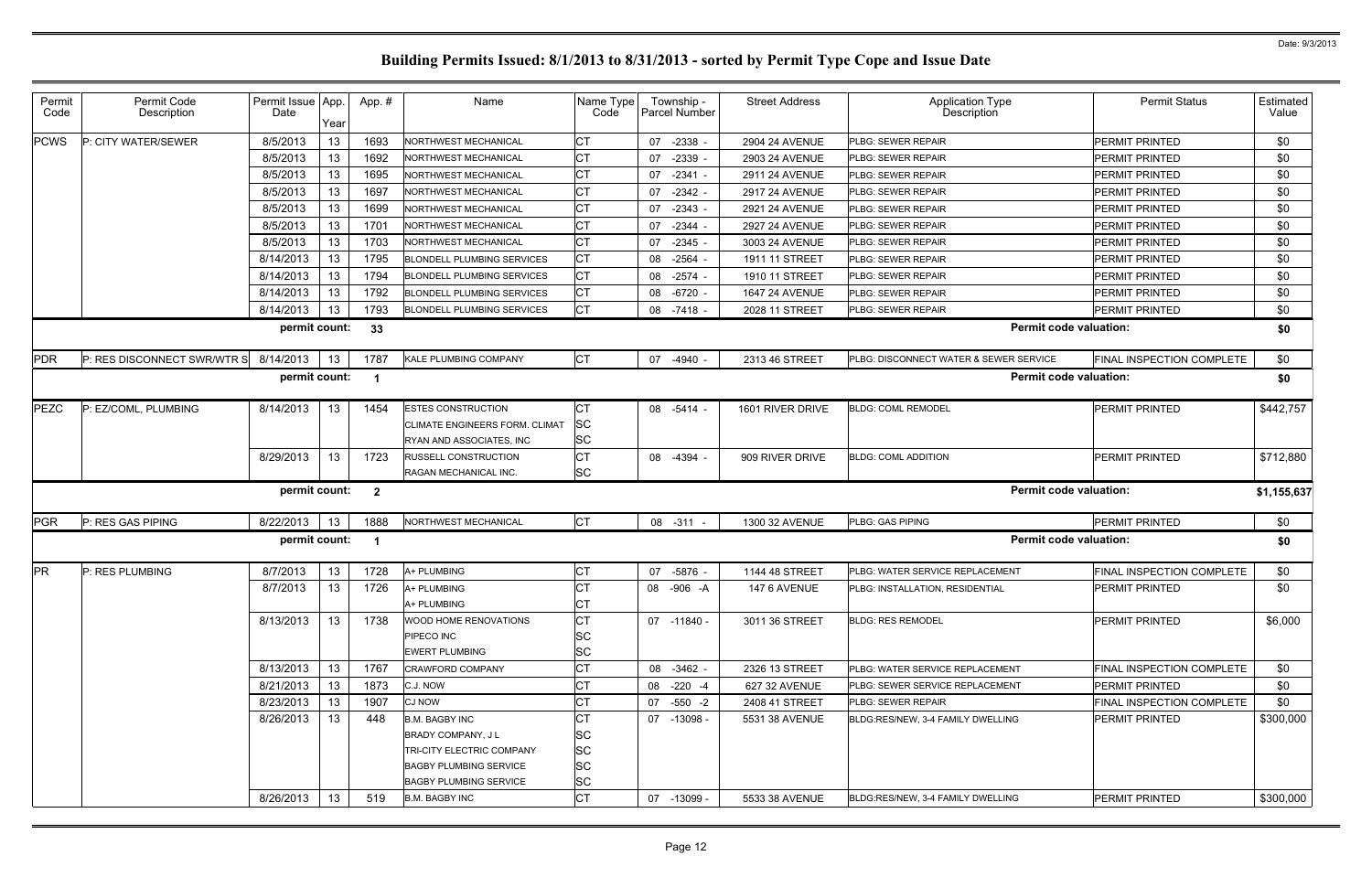| Permit<br>Code | Permit Code<br>Description | Permit Issue App.<br>Date |            | App. #       | Name                                                           | Name Type<br>Code      | Township -<br>Parcel Number | <b>Street Address</b> | <b>Application Type</b><br>Description | <b>Permit Status</b>                           | Estimated<br>Value |
|----------------|----------------------------|---------------------------|------------|--------------|----------------------------------------------------------------|------------------------|-----------------------------|-----------------------|----------------------------------------|------------------------------------------------|--------------------|
| <b>PR</b>      | P: RES PLUMBING            | 8/26/2013                 | Year<br>13 | 519          | TRI-CITY ELECTRIC COMPANY                                      | SC                     | 07 -13099 -                 | 5533 38 AVENUE        | BLDG:RES/NEW, 3-4 FAMILY DWELLING      | <b>PERMIT PRINTED</b>                          | \$300,000          |
|                |                            |                           |            |              | <b>BRADY COMPANY, JL</b>                                       | <b>SC</b>              |                             |                       |                                        |                                                |                    |
|                |                            |                           |            |              | <b>BAGBY PLUMBING SERVICE</b>                                  | <b>SC</b>              |                             |                       |                                        |                                                |                    |
|                |                            |                           |            |              | <b>BAGBY PLUMBING SERVICE</b>                                  | <b>SC</b>              |                             |                       |                                        |                                                |                    |
|                |                            | 8/26/2013                 | 13         | 520          | <b>B.M. BAGBY INC</b>                                          | <b>CT</b>              | 07 -13099 -                 | 5535 38 AVENUE        | BLDG:RES/NEW, 3-4 FAMILY DWELLING      | <b>PERMIT PRINTED</b>                          | \$300,000          |
|                |                            |                           |            |              | TRI-CITY ELECTRIC COMPANY                                      | <b>SC</b>              |                             |                       |                                        |                                                |                    |
|                |                            |                           |            |              | <b>BRADY COMPANY, JL</b>                                       | <b>SC</b>              |                             |                       |                                        |                                                |                    |
|                |                            |                           |            |              | <b>BAGBY PLUMBING SERVICE</b>                                  | <b>SC</b>              |                             |                       |                                        |                                                |                    |
|                |                            |                           |            |              | <b>BAGBY PLUMBING SERVICE</b>                                  | <b>SC</b>              |                             |                       |                                        |                                                |                    |
|                |                            | 8/26/2013                 | 13         | 521          | <b>B.M. BAGBY INC</b>                                          | <b>CT</b>              | 07 -13099 -                 | 5537 38 AVENUE        | BLDG:RES/NEW, 3-4 FAMILY DWELLING      | <b>PERMIT PRINTED</b>                          | \$300,000          |
|                |                            |                           |            |              | TRI-CITY ELECTRIC COMPANY                                      | <b>SC</b>              |                             |                       |                                        |                                                |                    |
|                |                            |                           |            |              | BRADY COMPANY, J L                                             | SC                     |                             |                       |                                        |                                                |                    |
|                |                            |                           |            |              | <b>BAGBY PLUMBING SERVICE</b><br><b>BAGBY PLUMBING SERVICE</b> | <b>SC</b>              |                             |                       |                                        |                                                |                    |
|                |                            | 8/27/2013                 |            |              | BIERI PLUMBING AND HEATING                                     | <b>SC</b><br><b>CT</b> |                             |                       | PLBG: INSTALLATION, RESIDENTIAL        |                                                |                    |
|                |                            |                           | 13         | 1929<br>1956 |                                                                | <b>CT</b>              | -986 -<br>08<br>08 -3745 -  | 1402 25 STREET        | PLBG: SEWER REPAIR                     | <b>PERMIT PRINTED</b><br><b>PERMIT PRINTED</b> | \$0                |
|                |                            | 8/29/2013                 | 13         |              | CJ NOW                                                         |                        |                             | 1003 29 STREET        |                                        |                                                | \$0                |
|                |                            | permit count:             |            | 12           |                                                                |                        |                             |                       |                                        | <b>Permit code valuation:</b>                  | \$1,206,000        |
| <b>PRRZ</b>    | P: RES RPZ                 | 8/12/2013                 | 13         | 1747         | <b>BLONDELL PLUMBING SERVICES</b>                              | СT                     | 07 -144 -C                  | 805 34 AVENUE         | PLBG: IRRIGATION                       | <b>PERMIT PRINTED</b>                          | \$0                |
|                |                            | 8/15/2013                 | 13         | 1810         | <b>BLONDELL PLUMBING SERVICES</b>                              | <b>CT</b>              | 07<br>$-6869 -$             | 2904 26 STREET        | <b>PLBG: IRRIGATION</b>                | <b>PERMIT PRINTED</b>                          | \$0                |
|                |                            | permit count:             |            | $\mathbf{2}$ |                                                                |                        |                             |                       |                                        | <b>Permit code valuation:</b>                  | \$0                |
| <b>PRWH</b>    | P: RES WATER HEATER        | 8/13/2013                 | 13         | 1766         | NORTHWEST MECHANICAL                                           | <b>CT</b>              | $-8584$<br>08               | 3729 10 AVENUE COURT  | PLBG: WATER HEATER                     | PERMIT PRINTED                                 | \$0                |
|                |                            | 8/19/2013                 | 13         | 1832         | <b>BRADY COMPANY J.L.</b>                                      | СT                     | 08<br>-7491                 | 2114 13 STREET        | <b>PLBG: WATER HEATER</b>              | <b>PERMIT PRINTED</b>                          | \$0                |
|                |                            | 8/23/2013                 | 13         | 1909         | <b>BLONDELL PLUMBING SERVICES</b>                              | СT                     | 07 -655<br>$-10$            | 3559 56 STREET PLACE  | PLBG: WATER HEATER                     | <b>PERMIT PRINTED</b>                          | \$0                |
|                |                            | permit count:             |            | $\mathbf{3}$ |                                                                |                        |                             |                       |                                        | <b>Permit code valuation:</b>                  | \$0                |
| <b>PRX</b>     | P: RES EXCAVATION          | 8/7/2013                  | 13         | 1728         | A+ PLUMBING                                                    | <b>CT</b>              | 07 -5876 -                  | 1144 48 STREET        | PLBG: WATER SERVICE REPLACEMENT        | <b>PERMIT PRINTED</b>                          | \$0                |
|                |                            | 8/21/2013                 | 13         | 1873         | C.J. NOW                                                       | <b>CT</b>              | 08 -220 -4                  | 627 32 AVENUE         | PLBG: SEWER SERVICE REPLACEMENT        | <b>PERMIT PRINTED</b>                          | \$0                |
|                |                            | 8/23/2013                 | 13         | 1907         | CJ NOW                                                         | <b>CT</b>              | 07 -550 -2                  | 2408 41 STREET        | PLBG: SEWER REPAIR                     | PERMIT PRINTED                                 | \$0                |
|                |                            | 8/26/2013                 | 13         | 448          | <b>B.M. BAGBY INC</b>                                          | <b>CT</b>              | 07 -13098 -                 | 5531 38 AVENUE        | BLDG:RES/NEW, 3-4 FAMILY DWELLING      | <b>PERMIT PRINTED</b>                          | \$300,000          |
|                |                            |                           |            |              | BRADY COMPANY, JL                                              | <b>SC</b>              |                             |                       |                                        |                                                |                    |
|                |                            |                           |            |              |                                                                |                        |                             |                       |                                        |                                                |                    |
|                |                            |                           |            |              | TRI-CITY ELECTRIC COMPANY                                      | <b>SC</b>              |                             |                       |                                        |                                                |                    |
|                |                            |                           |            |              | <b>BAGBY PLUMBING SERVICE</b>                                  | <b>SC</b>              |                             |                       |                                        |                                                |                    |
|                |                            |                           |            |              | <b>BAGBY PLUMBING SERVICE</b>                                  | <b>SC</b>              |                             |                       |                                        |                                                |                    |
|                |                            | 8/26/2013                 | 13         | 519          | <b>B.M. BAGBY INC</b>                                          | CT                     | 07 -13099 -                 | 5533 38 AVENUE        | BLDG:RES/NEW, 3-4 FAMILY DWELLING      | <b>PERMIT PRINTED</b>                          | \$300,000          |
|                |                            |                           |            |              | TRI-CITY ELECTRIC COMPANY                                      | <b>SC</b>              |                             |                       |                                        |                                                |                    |
|                |                            |                           |            |              | BRADY COMPANY, JL                                              | <b>SC</b>              |                             |                       |                                        |                                                |                    |
|                |                            |                           |            |              | <b>BAGBY PLUMBING SERVICE</b>                                  | <b>SC</b>              |                             |                       |                                        |                                                |                    |
|                |                            |                           |            |              | <b>BAGBY PLUMBING SERVICE</b>                                  | <b>SC</b>              |                             |                       |                                        |                                                |                    |
|                |                            | 8/26/2013                 | 13         | 520          | <b>B.M. BAGBY INC</b><br>TRI-CITY ELECTRIC COMPANY             | <b>CT</b><br><b>SC</b> | 07 -13099 -                 | 5535 38 AVENUE        | BLDG:RES/NEW, 3-4 FAMILY DWELLING      | PERMIT PRINTED                                 | \$300,000          |